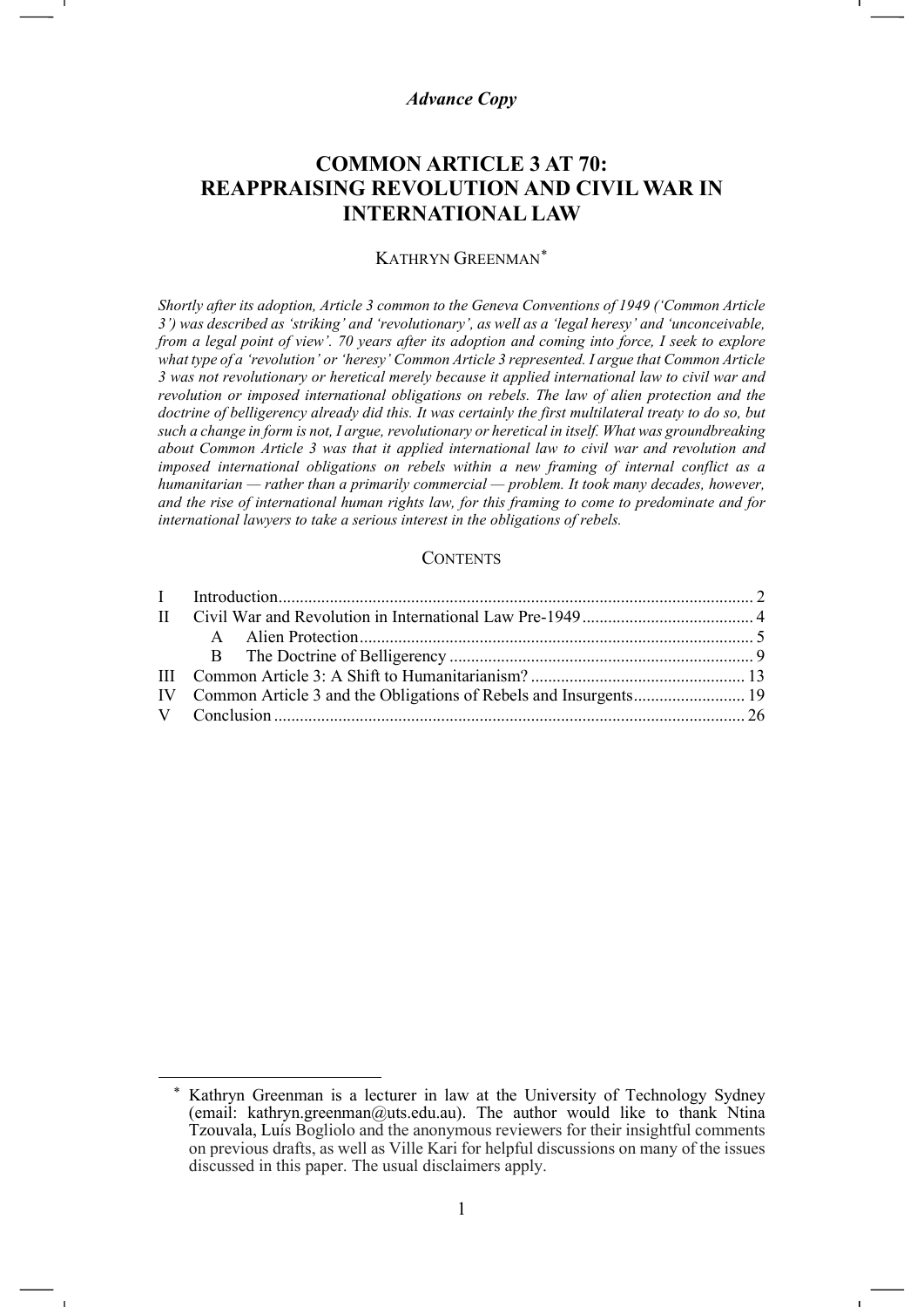#### <span id="page-1-13"></span><span id="page-1-12"></span><span id="page-1-11"></span><span id="page-1-1"></span><span id="page-1-0"></span>I INTRODUCTION

Shortly after its adoption, Article 3 common to the *Geneva Conventions* of 1949 ('Common Article 3')[1](#page-1-2) was described as 'striking'[2](#page-1-3) and 'revolutionary',[3](#page-1-4) as well as a 'legal heresy'[4](#page-1-5) and 'unconceivable, from a legal point of view'.[5](#page-1-6) Common Article 3 provides that in an 'armed conflict not of an international character', 'each Party to the conflict' is bound by a set of minimum standards for the humane treatment of '[p]ersons taking no active part in the hostilities'.[6](#page-1-7) It also provides for the collection and care of the wounded and sick, and the provision of services 'to the Parties to the conflict' by '[a]n impartial humanitarian body, such as the International Committee of the Red Cross'.[7](#page-1-8) Finally, Common Article 3 stipulates that the 'Parties to the conflict should further endeavour to bring into force, by means of special agreements, all or part of the other provisions of the present Convention' and that '[t]he application of the preceding provisions shall not affect the legal status of the Parties to the conflict'.[8](#page-1-9) What was so striking about this? In 1950, the International Committee of the Red Cross ('ICRC'), in its preliminary analysis of the *Geneva Conventions*, explained:

[Common Article 3] does no less than extend the Conventions to civil war, and, in general, to all conflicts which cannot be classed as international war … Till very recently, the idea of extending the Conventions to cover a domestic conflict was thought to be impossible from a legal point of view … Much blood had to be shed in another World War and great changes made in the conceptions of International Law, before this idea could even begin to be accepted by Governments. Once the idea was more or less agreed to, powerful obstacles had still to be overcome before it could be reduced to an acceptable formula.<sup>[9](#page-1-10)</sup>

Among the 'principal difficulties' identified by the ICRC was the 'impossibility, from a legal point of view', of binding 'illegal rebel group[s]' to

<span id="page-1-2"></span><sup>1</sup> See, eg, *Geneva Convention for the Amelioration of the Condition of the Wounded and Sick in Armed Forces in the Field*, opened for signature 12 August 1949, 75 UNTS 31 (entered into force 21 October 1950) art 3 ('*Geneva Convention I*'); *Geneva Convention for the Amelioration of the Condition of Wounded, Sick and Shipwrecked Members of Armed Forces at Sea*, opened for signature 12 August 1949, 75 UNTS 85 (entered into force 21 October 1950) art 3; *Geneva Convention Relative to the Treatment of Prisoners of War*, opened for signature 12 August 1949, 75 UNTS 135 (entered into force 21 October 1950) art 3; *Geneva Convention Relative to the Protection of Civilian Persons in Time of War*, opened for signature 12 August 1949, 75 UNTS 287 (entered into force 21 October 1950) art 3.

<span id="page-1-3"></span><sup>2</sup> International Committee of the Red Cross, *The Geneva Conventions of August 12, 1949: Analysis for the Use of National Red Cross Societies* (1950) vol 2, 5 ('*Geneva Conventions Analysis*').

<span id="page-1-4"></span><sup>3</sup> Frédéric Siordet, 'The Geneva Conventions and Civil War' (1950) 3(8) *Revue Internationale de la Croix-Rouge et Bulletin International des Sociétés de la Croix-Rouge: Supplement* 132, 133.

<span id="page-1-5"></span><sup>4</sup> Frédéric Siordet, 'The Geneva Conventions and Civil War (Continued)' (1950) 3(9) *Revue Internationale de la Croix-Rouge et Bulletin International des Sociétés de la Croix-Rouge: Supplement* 166, 168.

<span id="page-1-6"></span><sup>5</sup> Frédéric Siordet, 'The Geneva Conventions and Civil War (Concluded)' (1950) 3(11) *Revue Internationale de la Croix-Rouge et Bulletin International des Sociétés de la Croix-Rouge: Supplement* 201, 212.

<span id="page-1-7"></span><sup>6</sup> *Geneva Convention I* (n [1\)](#page-1-0) art 3.

<span id="page-1-8"></span><sup>7</sup> Ibid.

<span id="page-1-9"></span><sup>8</sup> Ibid.

<span id="page-1-10"></span><sup>9</sup> *Geneva Conventions Analysis* (n [2\)](#page-1-1) vol 2, 5–6.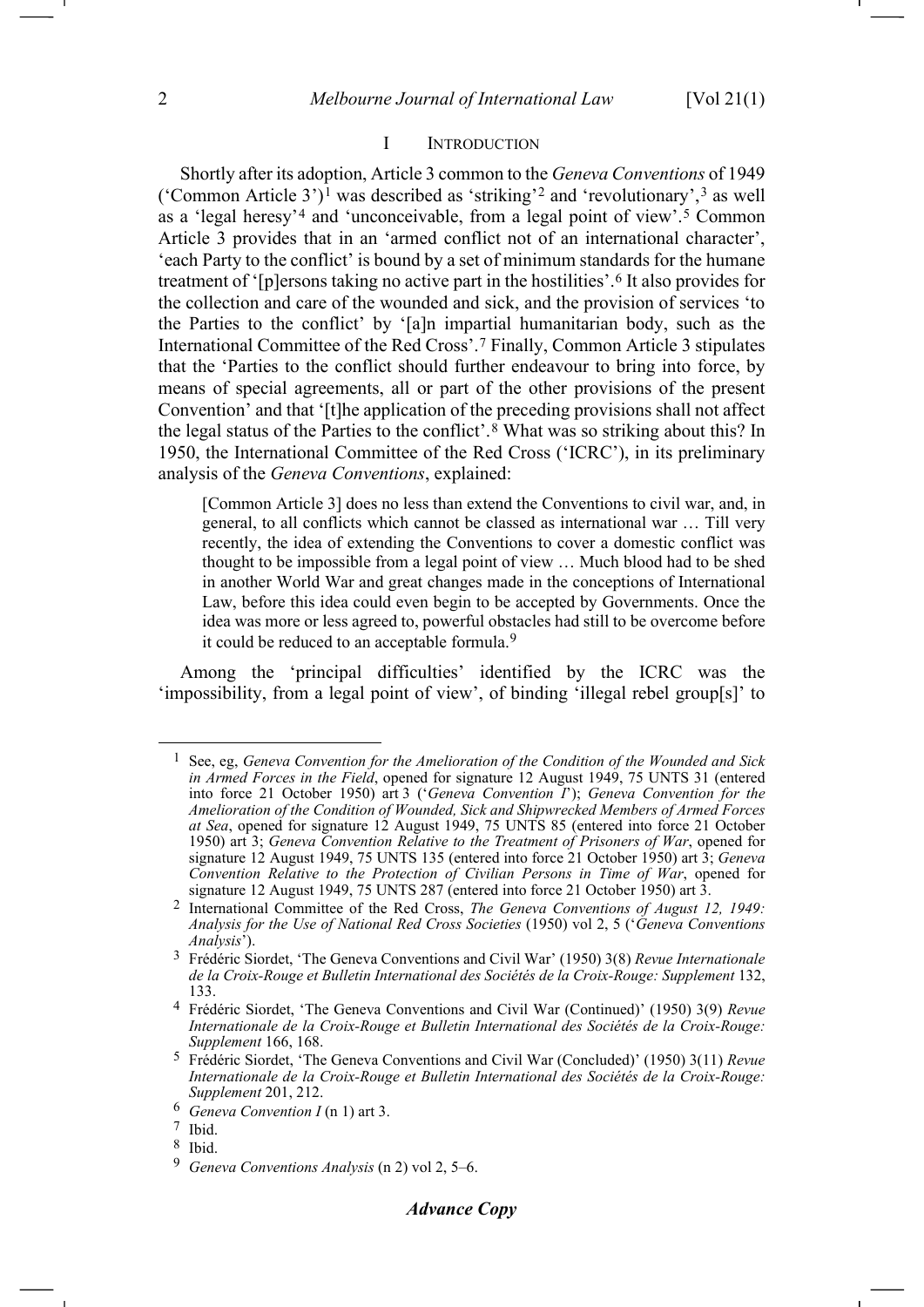the Conventions as non-states and non-signatories.[10](#page-2-0) Noting that such 'misgivings … were not without foundation', the ICRC concluded that it was 'remarkable that the Geneva Conference was able to agree upon a text'.[11](#page-2-1)

<span id="page-2-14"></span><span id="page-2-11"></span><span id="page-2-9"></span>Following the  $70<sup>th</sup>$  anniversary of its adoption and coming into force, I seek to explore what type of a 'revolution' or 'heresy' Common Article 3 represented in terms of the international regulation of revolution and civil war and, in particular, the imposition of obligations on rebel and insurgent groups. Some have argued that Common Article 3 was the first time that international law addressed civil war at all.[12](#page-2-2) In fact, prior to 1949, there was a significant body of international law relevant to civil war and revolution.[13](#page-2-3) There was, most directly, the doctrine of belligerency, which, among other things, imposed obligations on and gave rights to rebel groups via recognition.<sup>[14](#page-2-4)</sup> The law of alien protection also applied certain standards to civil war and revolution.[15](#page-2-5) Although it did apply in other circumstances and is not commonly thought of as being of any particular relevance to domestic conflict, in fact, revolution and civil war were the paradigm of alien protection.[16](#page-2-6) Thus, as Richard Falk has argued, '[t]he phenomenon of civil war, despite the terminology, is not, and has never been, an entirely domestic affair'.[17](#page-2-7) In fact, it was Common Article 3 that established — rather than overcame — the distinction between international and non-international conflict, a distinction that was consolidated by the 1977 *Additional Protocols to the Geneva Conventions* ('*Additional Protocols*'),[18](#page-2-8) in which the internationalisation of certain conflicts only deepened the marginalisation of others. It was through the subsequent practice of first NGOs and then international organisations, particularly in the area of human rights, that this marginalisation was later overcome.

<span id="page-2-13"></span><span id="page-2-12"></span><span id="page-2-10"></span>So, what was new — other than its form as a multilateral treaty — about Common Article 3? I will argue that Common Article 3, with its protections for persons taking no active part in the hostilities without discrimination and its provision for humanitarian relief, marked the beginning of a shift towards a new framing of civil war and revolution as primarily a humanitarian problem rather than predominantly a problem for relations, and particularly commercial relations,

<span id="page-2-0"></span><sup>10</sup> Ibid vol 2, 6.

<span id="page-2-1"></span><sup>11</sup> Ibid vol 2, 7.

<span id="page-2-2"></span><sup>12</sup> See, eg, Michael Bothe, 'Article 3 and Protocol II: Case Studies of Nigeria and El Salvador' (1982) 31(4) *American University Law Review* 899, 899.

<span id="page-2-3"></span><sup>13</sup> For a comprehensive and insightful recent study, see Ville Kari, 'On the Classical Doctrine of Civil War in International Law' (PhD Thesis, University of Helsinki, 2020).

<span id="page-2-4"></span><sup>14</sup> See, eg, Sandesh Sivakumaran, *The Law of Non-International Armed Conflict* (Oxford University Press, 2012) 9–20.

<span id="page-2-5"></span><sup>15</sup> See, eg, Kathryn Greenman, 'Aliens in Latin America: Intervention, Arbitration and State Responsibility for Rebels' (2018) 31(3) *Leiden Journal of International Law* 617 ('Aliens in Latin America').

<span id="page-2-6"></span><sup>16</sup> Ibid 622–3.

<span id="page-2-7"></span><sup>17</sup> Richard A Falk, 'Introduction' in Richard A Falk (ed), *The International Law of Civil War*  (Johns Hopkins Press, 1971) 1, 1.

<span id="page-2-8"></span><sup>18</sup> *Protocol Additional to the Geneva Conventions of 12 August 1949, and Relating to the Protection of Victims of International Armed Conflicts (Protocol I)*, opened for signature 8 June 1977, 1125 UNTS 3 (entered into force 7 December 1978) ('*Additional Protocol I*'); *Protocol Additional to the Geneva Conventions of 12 August 1949, and Relating to the Protection of Victims of Non-International Armed Conflicts (Protocol II)*, opened for signature 8 June 1977, 1125 UNTS 609 (entered into force 7 December 1978) ('*Additional Protocol II*').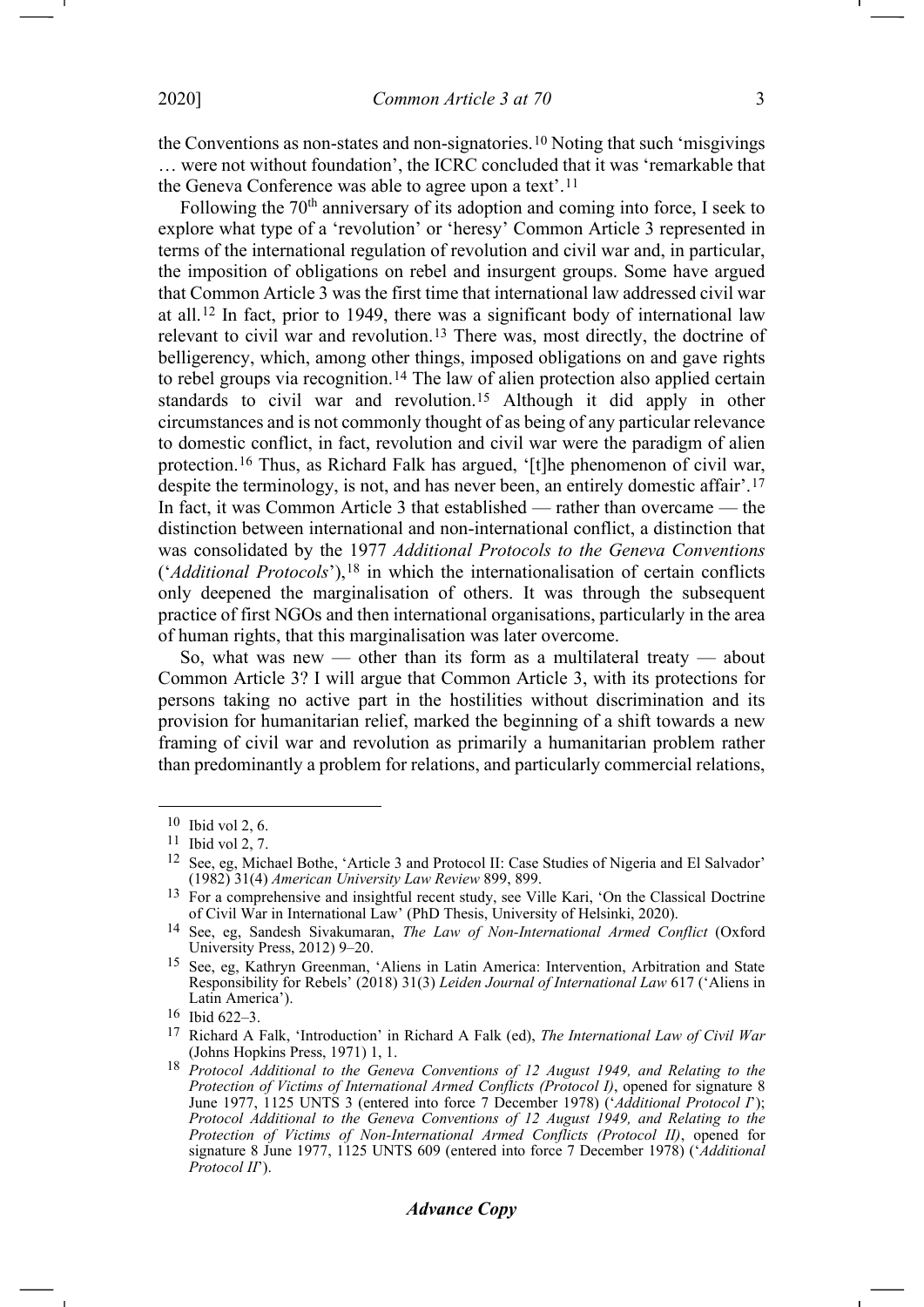between states. What was groundbreaking about Common Article 3 was that it applied international law to civil war and revolution and imposed international obligations on rebels within a new framing of internal conflict as a humanitarian — rather than a primarily commercial — problem. While the century preceding Common Article 3 has been characterised as representing 'the *rise* of international law concern' for non-international armed conflict,<sup>[19](#page-3-0)</sup> I will argue that international law has long been concerned about revolution and civil war, but it is the nature of this concern that has changed.

In what follows, I will first look at how international law regulated civil war and revolution prior to 1949. I will then proceed to analyse the ways in which Common Article 3 did, and did not, change international law's treatment of civil war and revolution: first in terms of the shift to humanitarianism, and then more specifically in terms of the obligations of rebel and insurgent groups. Before getting underway, it is worth saying something about terminology. Common Article 3 coined the term 'armed conflict not of an international character'.[20](#page-3-1) This marked a shift from the language of rebellion, insurgency and civil war that had been used previously,<sup>[21](#page-3-2)</sup> although such terminology remained dominant until the 1970s. The term 'non-international armed conflict' only slowly began to take over from the late 1970s onwards.[22](#page-3-3) Common Article 3 thus straddles this change in vocabulary. In this piece, I generally stick with the older language, even if Common Article 3 does not use it, for continuity and to reflect the recent resurgence of interest in revolution and civil war in international law.[23](#page-3-4)

## II CIVIL WAR AND REVOLUTION IN INTERNATIONAL LAW PRE-1949

Prior to 1949, there was a significant body of international law relevant to civil war and revolution, made up of the doctrine of belligerency and — perhaps less obviously — the law of alien protection.[24](#page-3-5) These were bodies of customary international law that developed and were applied in an ad hoc fashion. They framed civil war and revolution primarily as a problem for relations between states, particularly commercial relations. Humanitarian concerns were peripheral or even incidental to these regimes. These regimes regulated — to a certain extent — what states and rebels could and could not do during civil wars and revolutions,

<span id="page-3-0"></span><sup>19</sup> See Laura Perna, *The Formation of the Treaty Law of Non-International Armed Conflicts* (Martinus Nijhoff Publishers, 2006) 29 (emphasis added).

<span id="page-3-1"></span><sup>20</sup> *Geneva Convention I* (n [1\)](#page-1-0) art 3.

<span id="page-3-2"></span><sup>21</sup> See Sivakumaran, *The Law of Non-International Armed Conflict* (n [14\)](#page-2-9) 9.

<span id="page-3-3"></span><sup>22</sup> Following the adoption of this terminology by *Additional Protocol II* ([n 18\)](#page-2-10).

<span id="page-3-4"></span><sup>23</sup> See Owen Taylor, *International Law and Revolution* (Routledge, 2019); Deborah Whitehall, 'The International Prospects of the *Soixante-Huitard*' (2018) 29(4) *European Journal of International Law* 1377; David Armitage, *Civil Wars: A History in Ideas* (Alfred A Knopf, 2017); Anne Orford, 'Civil War, Intervention and the Transformation of International Law' (International Order & Justice Public Lecture Series, Rolin-Jaequemyns International Law Institute, Ghent University, 12 December 2017); Vidya Kumar, 'International Law, Kelsen and the Aberrant Revolution: Excavating the Politics and Practices of Revolutionary Legality in Rhodesia and Beyond' in Nikolas M Rajkovic, Tanja E Aalberts and Thomas Gammeltoft-Hansen (eds), *The Power of Legality: Practices of International Law and Their Politics* (Cambridge University Press, 2016) 157.

<span id="page-3-5"></span><sup>24</sup> For early scholarship here, see Carlos Wiesse, *Reglas de derecho internacional aplicables a las guerras civiles* [International Law Rules Applicable to Civil Wars] (Viuda Galland, 1893); Antoine Rougier, *Les guerres civiles et le droit des gens* [Civil Wars and the Law of Nations] (Larose, 1903).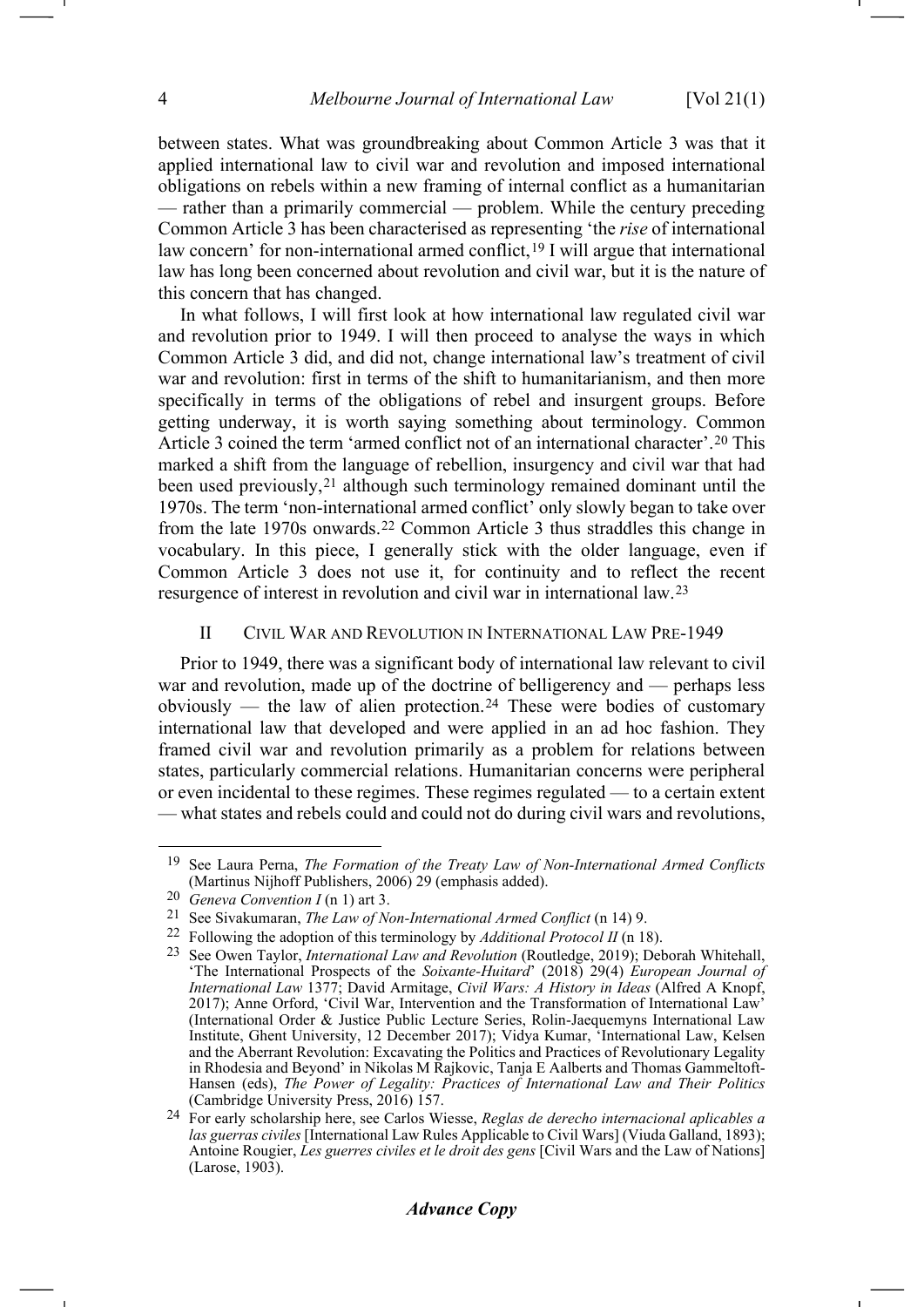-1

but not, for the most part, in the interests of humanitarianism. In this section, I seek to understand how they worked to mediate the impact of revolution and civil war on international economic order.

#### <span id="page-4-0"></span>A *Alien Protection*

The law of alien protection concerned the rights of states to protect their nationals overseas and the duties of states when it came to the treatment of foreign citizens in their territory.[25](#page-4-1) This field of law emerged in the context of the expansion of capitalism during the 19<sup>th</sup> century, particularly in newly decolonised Latin America. This was acknowledged by the earliest scholars of alien protection at the beginning of the  $20<sup>th</sup>$  century. United States international lawyer Edwin M Borchard described alien protection as a response to the frictions caused by the 'vast commercial and other interests abroad' resulting from 'increased facilities for travel and communication' and 'the growth of international commerce and intercourse'.[26](#page-4-2) For Frederick Sherwood Dunn, another US scholar of international law, the problem that alien protection was concerned with was

maintaining a unified economic and social order for the conduct of international trade and intercourse among independent political units of diverse cultures and stages of civilization, different legal and economic systems, and varying degrees of physical power and prestige.[27](#page-4-3)

Dunn noted the 'special importance' of the decolonisation of Latin America to the development of alien protection;[28](#page-4-4) Latin American independence meant the 'opening up of the new world to international trade'[29](#page-4-5) (since previously Spain enforced a strict monopoly on trade with the region): $30$  'Here was a vast new territory, rich in the minerals and other resources needed in the economic life of Europe, and offering huge potential markets for European goods.'[31](#page-4-7) Yet there was a problem: 'in large sections of the new world', observed Dunn, 'political disorder and revolutions prevailed for many years'.[32](#page-4-8) Alien protection thus mediated the extension of capitalist economic order, as embodied in international law, in the face of political instability.[33](#page-4-9)

<span id="page-4-1"></span><sup>25</sup> See Edwin M Borchard, *The Diplomatic Protection of Citizens Abroad, or, The Law of International Claims* (Banks Law Publishing, 1915); Frederick Sherwood Dunn, *The Protection of Nationals: A Study in the Application of International Law* (Johns Hopkins Press, 1932) ('*The Protection of Nationals*').

<span id="page-4-2"></span><sup>26</sup> Borchard (n [25\)](#page-4-0) v; Dunn, *The Protection of Nationals* (n [25\)](#page-4-0) 53. Cf Julius Goebel Jr, 'The International Responsibility of States for Injuries Sustained by Aliens on Account of Mob Violence, Insurrections and Civil Wars' (1914) 8(4) *American Journal of International Law*  802, 819, arguing that it was 'an outgrowth of the whole movement for individual rights which culminated in the French Revolution'.

<sup>27</sup> Dunn, *The Protection of Nationals* (n [25\)](#page-4-0) 1.

<span id="page-4-4"></span><span id="page-4-3"></span><sup>28</sup> Ibid 53.

<span id="page-4-6"></span><span id="page-4-5"></span><sup>29</sup> Ibid.

<sup>30</sup> See Graciela Márquez, 'Commercial Monopolies and External Trade' in Victor Bulmer-Thomas, John H Coatsworth and Roberto Cortés Conde (eds), *The Cambridge Economic History of Latin America* (Cambridge University Press, 2005–06) vol 1, 395.

<span id="page-4-7"></span><sup>31</sup> Dunn, *The Protection of Nationals* (n [25\)](#page-4-0) 53.

<span id="page-4-8"></span><sup>32</sup> Ibid 54.

<span id="page-4-9"></span><sup>33</sup> Ibid. For contemporary accounts here, see Rose Parfitt, *The Process of International Legal Reproduction: Inequality, Historiography, Resistance* (Cambridge University Press, 2019); Ntina Tzouvala, *Capitalism as Civilisation: A History of International Law* (Cambridge University Press, 2020).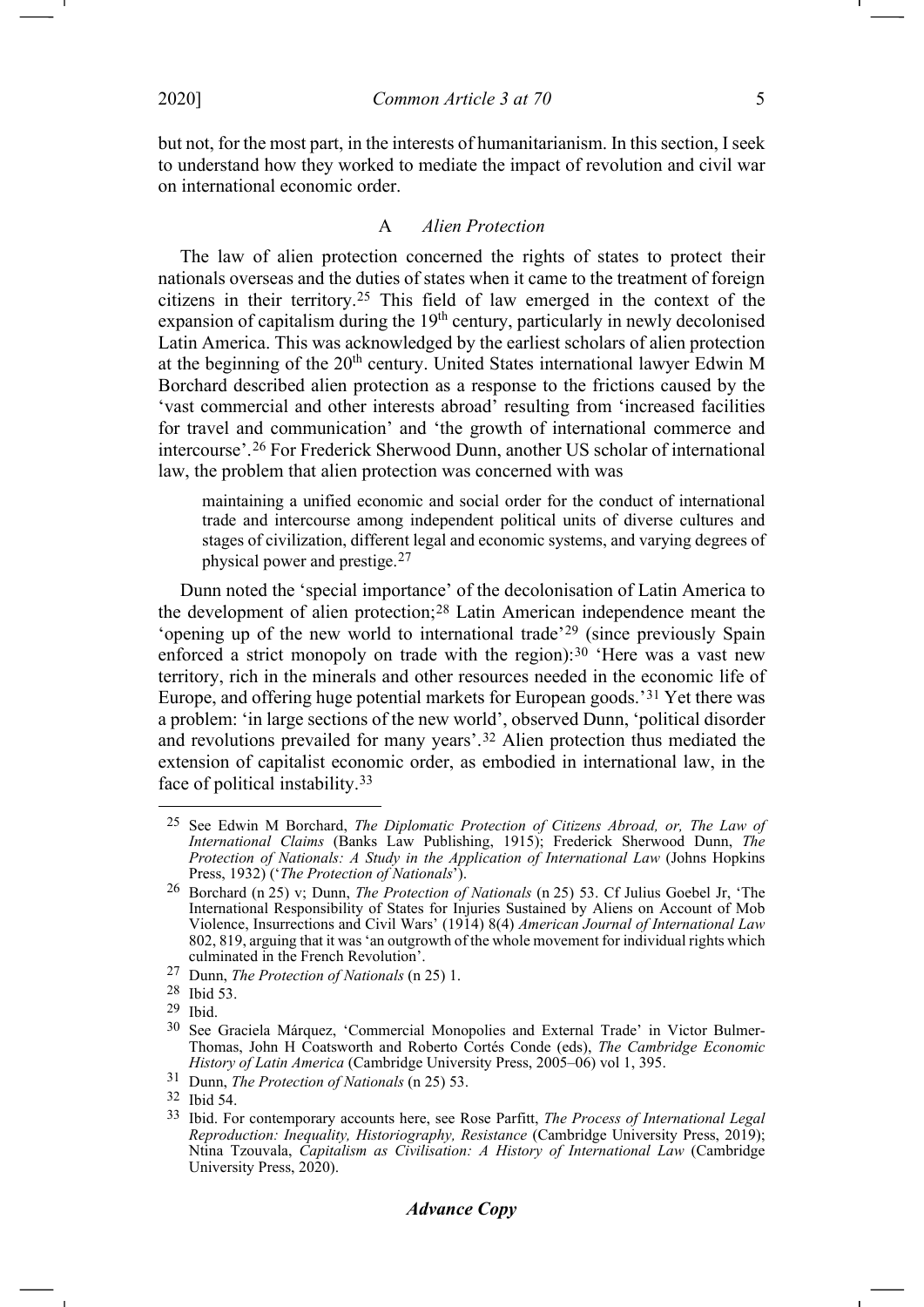<span id="page-5-7"></span><span id="page-5-0"></span>Although it applied more widely and did not, on its face, seem of special relevance to domestic conflict, revolution and civil war were in fact the central case of alien protection.[34](#page-5-1) While initially alien protection was exercised through diplomatic or military means, it emerged as an international legal field largely as a result of a series of arbitrations in the  $19<sup>th</sup>$  and early  $20<sup>th</sup>$  centuries.<sup>[35](#page-5-2)</sup> The most influential mixed claims commissions of this period were set up following revolutions or civil wars,<sup>[36](#page-5-3)</sup> such as in the US, Spain's then colonies, Mexico, Venezuela and Chile, [37](#page-5-4) and particularly where such revolutions or civil wars disrupted periods of capitalist expansion, such as those in Venezuela under Antonio Guzmán Blanco and in Mexico under Porfirio Díaz.[38](#page-5-5) In addition to the protections for nationals provided for in bilateral treaties of friendship, commerce and navigation,[39](#page-5-6) these arbitral tribunals developed principles of customary

<span id="page-5-8"></span><span id="page-5-1"></span><sup>&</sup>lt;sup>34</sup> Some of the earliest scholarship on alien protection focused specifically on injuries caused during revolution and civil war: see, eg, Carlos Calvo, 'De la non-responsabilité des états à raison des pertes et dommages éprouvés par des étrangers en temps de troubles intérieurs ou de guerres civiles' [On the Non-Responsibility of States for Losses and Damages Experienced by Foreigners in Times of Internal Troubles or Civil Wars] (1869) (1st ser) 1 *Revue de Droit International et de Législation Comparée* 417; Luis A Podestá Costa, *El extranjero en la guerra civil* [The Foreigner in Civil War] (Coni Hermanos, 1913). The topic was chosen by the Institut de Droit International as a topic for codification in 1900 and was also later discussed by the International Law Association and the American Society of International Law at their meetings: see below n 40.

<span id="page-5-2"></span><sup>&</sup>lt;sup>35</sup> See Kathryn Greenman, 'Aliens in Latin America' (n [15\)](#page-2-11); Frédéric Mégret, 'Mixed Claim Commissions and the Once Centrality of the Protection of Aliens' in Ignacio de la Rasilla and Jorge E Viñuales (eds), *Experiments in International Adjudication: Historical Accounts* (Cambridge University Press, 2019) 127; Tzvika Alan Nissel, 'A History of State Responsibility: The Struggle for International Standards (1870–1960)' (PhD Thesis, University of Helsinki, 2016) 78–9.

<span id="page-5-3"></span><sup>36</sup> Nissel (n [35\)](#page-5-0) 78–9; M Koskenniemi, 'The Ideology of International Adjudication and the 1907 Hague Conference' in Yves Daudet (ed), *Topicality of the 1907 Hague Conference, the Second Peace Conference* (Martinus Nijhoff, 2008) 127, 149.

<span id="page-5-4"></span><sup>37</sup> A Britain–US mixed claims commission was set up by the *Treaty between Great Britain and the United States for the Amicable Settlement of All Causes of Difference between the Two Countries*, 143 ConTS 145 (signed and entered into force 8 May 1871) ('*Treaty of Washington*') to deal with claims arising out of acts committed against persons or property during the US Civil War; Spain established mixed commissions with the US in 1871 to deal with injuries to US citizens during the insurrection in Cuba and with Britain in 1923 after uprisings in Morocco; commissions were set up between Chile and a number of states during the 1890s following the Chilean Civil War of 1891; 11 states established commissions with Venezuela following the revolutions and civil wars of 1892–1902; and a series of commissions were set up between Mexico and foreign states to resolve alien protection claims coming out of the Mexican Revolution of 1910–20: AM Stuyt, *Survey of International Arbitrations: 1794–1938* (Springer, 1939) 95–6, 98, 182, 185, 190, 199, 245, 253, 266, 268–76, 369–70, 372–5, 385, 389, 399, 402–3.

<span id="page-5-5"></span><sup>38</sup> On the Venezuelan commissions, see Kathryn Greenman, 'The History and Legacy of State Responsibility for Rebels 1839–1930: Protecting Trade and Investment against Revolution in the Decolonised World' (PhD Thesis, University of Amsterdam, 2019) ch 2 ('The History and Legacy of State Responsibility for Rebels'). On the Mexican commissions, see AH Feller, The Mexican Claims Commissions, 1923–1934: A Study in the Law and Procedure of *International Tribunals* (Macmillan, 1935) 7, 15; Frederick Sherwood Dunn, *The Diplomatic Protection of Americans in Mexico* (Columbia University Press, 1933).

<span id="page-5-6"></span><sup>39</sup> See, eg, Borchard (n [25\)](#page-4-0) 222; Richard B Lillich, *The Human Rights of Aliens in Contemporary International Law* (Manchester University Press, 1984) 18–21.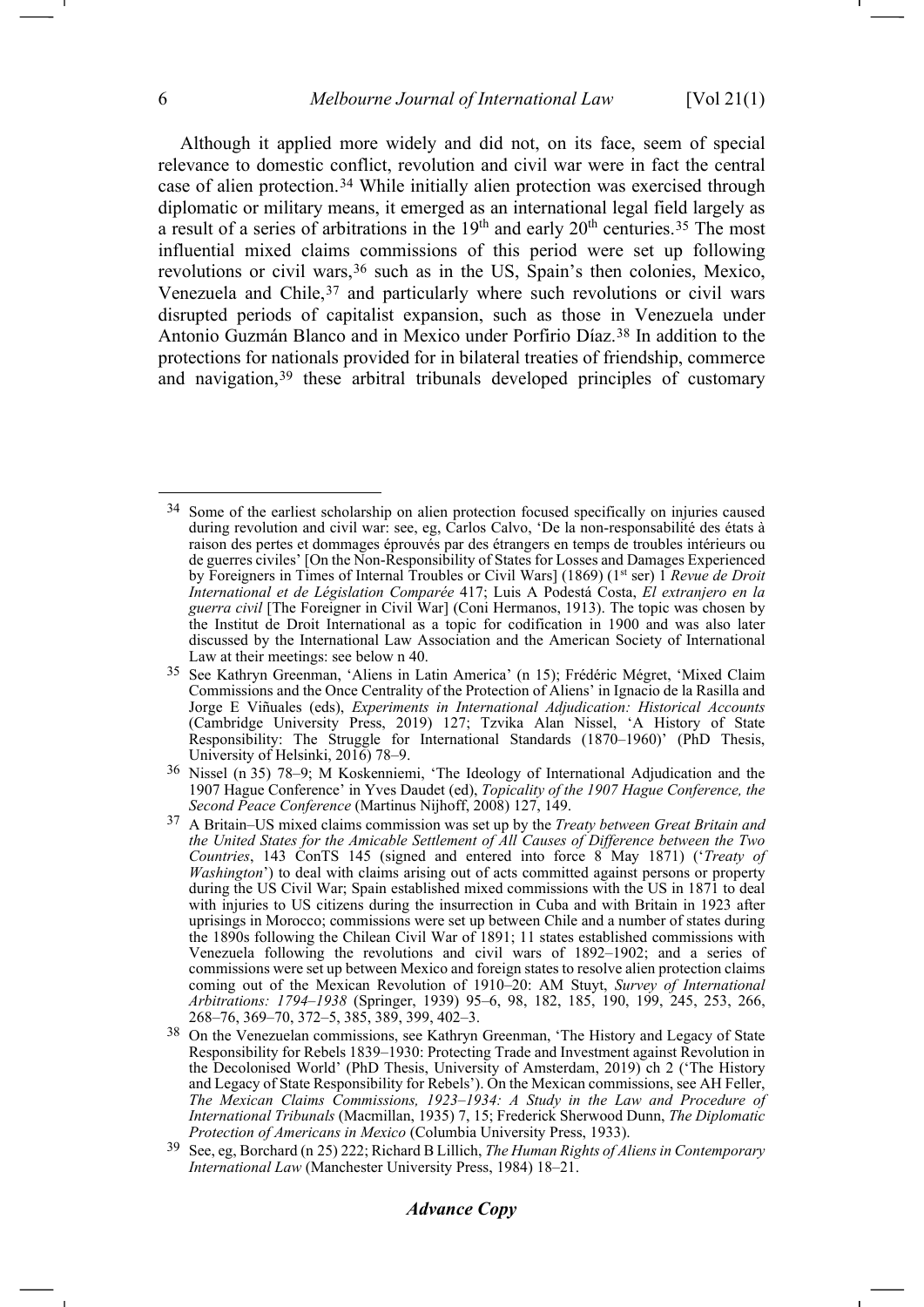<span id="page-6-0"></span>

international law. From the late  $19<sup>th</sup>$  century onwards, scholars and institutions sought to codify or develop the rules in this area.<sup>[40](#page-6-1)</sup>

The law of alien protection secured for foreign nationals 'a certain minimum of rights necessary to the enjoyment of life, liberty and property', enforceable internationally should their domestic vindication fail, protecting aliens from 'the arbitrary action of the state'.[41](#page-6-2) In the context of revolution and civil war, this meant that the state was obliged to compensate foreigners for injuries resulting from acts of its authorities and troops in the course of the conflict, such as plunder or seizure of property,[42](#page-6-3) other than 'those [injuries] inflicted during actual hostilities' and justified by military necessity.<sup>[43](#page-6-4)</sup> Acts of state authorities also included acts of successful rebels and national de facto governments, as well as certain acts of local de facto authorities.[44](#page-6-5) Most significantly, however, unless there was a recognition of belligerency, the state was obliged to exercise due diligence to protect foreigners against harm caused by rebels.[45](#page-6-6)

That its central concern was insulating economic order against revolution and civil war is not to say that there was not also a humanitarian aspect to alien

<span id="page-6-1"></span>See, eg, E Brusa, 'Responsabilité des états à raison des dommages soufferts par des étrangers en cas d'émeute ou de guerre civile' [Responsibility of States for Damage Suffered by Foreigners in the Event of Riot or Civil War] (1898) 17 *Annuaire de l'Institut de Droit International* 96; L de Bar, 'De la responsabilité des états à raison des dommages soufferts par des étrangers en cas de troubles, d'émeute ou de guerre civile' [On the Responsibility of States for Damage Suffered by Foreigners in the Event of Unrest, Riot or Civil War] (1899) (2nd ser) 1 *Revue de Droit International et de Législation Comparée* 464; Institut de Droit International, *Règlement sur la responsabilité des états à raison des dommages soufferts par des étrangers en cas d'émeute, d'insurrection ou de guerre civile* [Regulation on the Responsibility of States for Damage Suffered by Foreigners in the Event of Riot, Insurgency or Civil War] (Resolution, Session de Neuchâtel, 10 September 1900); *Convention concerning the Rights of Aliens*, 190 ConTS 445 (signed and entered into force 29 January 1902); LA Podestá Costa, 'International Responsibility of the State for Damages Suffered by Aliens During Civil War' (1922) 31(1) *International Law Association Reports of Conferences* 119; Charles Strupp, 'Responsabilité internationale de l'état en cas de dommages, causes aux ressortissants d'un état étranger en cas de troubles, d'émeutes, ou de guerres civiles' [International Responsibility of the State in the Event of Troubles, Riots or Civil Wars] (1922) 31(1) *International Law Association Reports of Conferences* 127; Committee of Experts for the Progressive Codification of International Law, League of Nations, 'Questionnaire No 4 Adopted by the Committee at its Second Session, held in January 1926: Responsibility of States for Damage Done in Their Territories to the Person or Property of Foreigners' (1926) 20(Special) *Supplement to the American Journal of International Law* 176; James W Garner, 'Responsibility of States for Injuries Suffered by Foreigners within Their Territories on Account of Mob Violence, Riots and Insurrection' (1927) 21 *American Society of International Law Proceedings* 49; Institute of International Law, 'International Responsibility of States for Injuries on Their Territory to the Person or Property of Foreigners' (1928) 22(Special) *Supplement to the American Journal of International Law* 330; Supplement, 'Draft Conventions and Comments on Nationality, Responsibility of States for Injuries to Aliens, and Territorial Waters, Prepared by the Research in International Law of the Harvard Law School' (1929) 23(Special) *Supplement to the American Journal of International Law* 1.

<span id="page-6-2"></span><sup>41</sup> Borchard (n [25\)](#page-4-0) 39.

<span id="page-6-3"></span><sup>42</sup> Ibid 233–5.

<span id="page-6-4"></span><sup>43</sup> Ibid 233.

<span id="page-6-5"></span><sup>44</sup> Ibid 206–9, 239–42: the legitimate government could not collect for a second time taxes or customs paid to local de facto authorities.

<span id="page-6-6"></span><sup>45</sup> Ibid 235–6.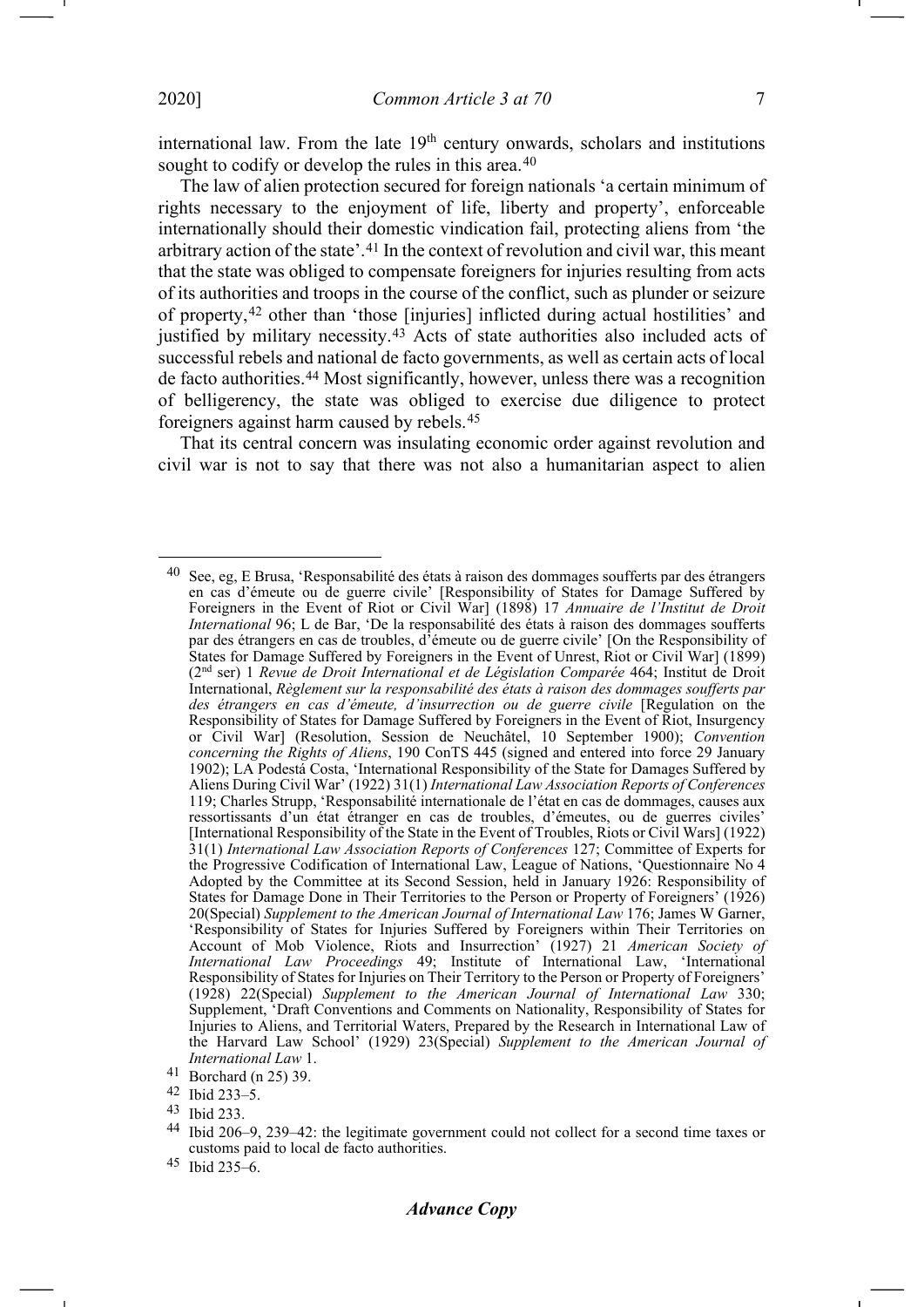<span id="page-7-1"></span><span id="page-7-0"></span>protection. It did capture cases of murder, torture and deprivation of liberty.[46](#page-7-3) However, this was secondary to the commercial interests that were at the core of alien protection. The first mixed claims commissions enforced claims for 'injuries to persons or property by the authorities of the state', <sup>[47](#page-7-4)</sup> a jurisdiction that came to be understood as including claims based in contract.<sup>[48](#page-7-5)</sup> Contract claims, as Borchard noted, '[c]oincident with the constant growth of international intercourse and the exploitation of backward countries by foreign capital … assumed large proportions'.[49](#page-7-6) Property claims were, however, often the most significant category. They were the most numerous before, for example, the 1839 Mexico–US commission and the 1923 Mexico–US general commission.[50](#page-7-7) Following the 1902–03 blockade, Venezuela was forced to admit liability for property claims before the mixed claims commissions that were set up with the blockading powers.[51](#page-7-8) Furthermore, companies and corporations were as important a category of claimants as individuals.[52](#page-7-9) Ultimately, foreigners were protected primarily as commercial actors, rather than individuals.

<span id="page-7-2"></span>In sum, the law of alien protection regulated states' conduct in respect of civil war and revolution, at least to the extent that such conduct impacted on certain internationally protected rights of foreign nationals. There were no obligations on rebels — their conduct was only regulated indirectly through the state. Of course, this is more limited than the scope of Common Article 3, which does not make any distinction on the basis of nationality. Nevertheless, the law of alien protection meant that a state did not have unlimited right of action when it came to foreigners in its territory; the exclusive jurisdiction of the state, on this account, was only over its own nationals.[53](#page-7-10) The state's right to suppress rebellion as it saw fit gave

# *Advance Copy*

<span id="page-7-11"></span><span id="page-7-3"></span><sup>46</sup> See, eg, John Bassett Moore, *History and Digest of the International Arbitrations to Which the United States Has Been a Party* (Government Printing Office, 1898) vol 3, 2972, citing *Memorial of Mary Hughes, Administratrix of George Hughes* (Opinion of Commissioners Evans, Smith, and Paine, 18 February 1850).

<span id="page-7-4"></span><sup>&</sup>lt;sup>47</sup> This wording was used, for example, in the jurisdictional clause of the 1868 treaty establishing a Mexico–US mixed claims commission following the War of the Reform and French occupation: *Claims Convention between Mexico and the United States*, 137 ConTS 331 (signed and entered into force 4 July 1868) art 1 ('*Mexico–US Convention*'). See also Stuyt ([n 37\)](#page-5-7) 85.

<span id="page-7-5"></span><sup>48</sup> For some of the earliest cases involving military supplies made to the Mexican revolutionaries during the war of independence against Spain, see John Bassett Moore ([n 46\)](#page-7-0) vol 4, 3426–8.

<span id="page-7-6"></span><sup>49</sup> Borchard (n [25\)](#page-4-0) 281.

<span id="page-7-7"></span><sup>50</sup> Regarding the former, see John Bassett Moore (n [46\)](#page-7-0) vol 2, 1244. Regarding the latter, see Dunn, *The Protection of Nationals* (n [25\)](#page-4-0) 404–5.

<span id="page-7-8"></span><sup>51</sup> *Protocol between Great Britain and Venezuela for the Settlement of British Claims*, 192 ConTS 414 (signed and entered into force 13 February 1903) art III ('*Britain–Venezuela Protocol*'); *Protocol between Germany and Washington for the Arbitration of German Claims*, 192 ConTS 411 (signed and entered into force 13 February 1903) art III; *Protocol between Italy and Venezuela for the Settlement of Italian Claims*, 192 ConTS 418 (signed and entered into force 13 February 2018) art IV. These protocols are reproduced in Jackson H Ralston, *Venezuelan Arbitrations of 1903* (Government Printing Office, 1904) 292, 512, 644.

<span id="page-7-9"></span><sup>52</sup> See, eg, *Treaty of Washington* ([n 37\)](#page-5-7) art XII, which dealt with civil war claims between Britain and the US 'on the part of corporations, companies, or private individuals'. The 1868 Mexico–US commission also heard claims 'on the part of corporations, companies, or private individuals, citizens': John Bassett Moore (n [46\)](#page-7-0) vol 2, 1292, quoting *Mexico–US Convention*  (n [47\)](#page-7-1) art I. The *Britain–Venezuela Protocol* refers to claims by British subjects, including the railway companies: *Britain–Venezuela Protocol* ([n 51\)](#page-7-2) art III. Regarding corporate claims before the Mexican commissions of the 1920s, see Feller (n [38\)](#page-5-8) 112–22.

<span id="page-7-10"></span><sup>53</sup> See, eg, Norman J Padelford, 'International Law and the Spanish Civil War' (1937) 31(2) *American Journal of International Law* 226, 228.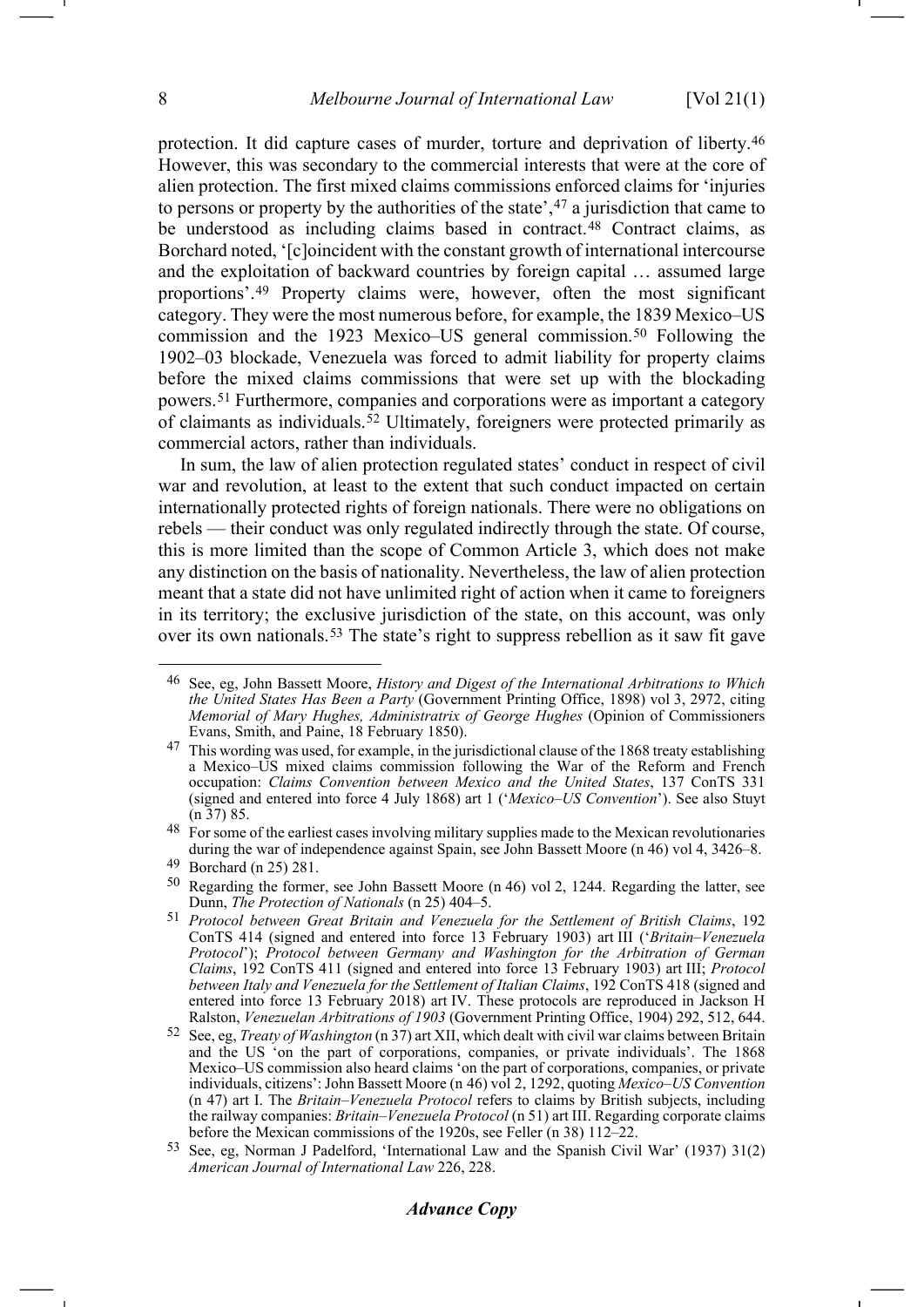way to its obligations in respect of aliens. These obligations were not, however, primarily humanitarian in aim; rather, they sought to insulate commercial interests against revolution and civil war in the decolonised world.

#### B *The Doctrine of Belligerency*

Before Common Article 3, the doctrine of belligerency applied the laws of war to revolution and civil war. As the 1878 English edition of Henry Wheaton's *Elements of International Law* noted:

It seems to be now settled that it is unnecessary in order to constitute a war, that both parties should be acknowledged as independent nations or sovereign States. A war may exist where one of the belligerents claims sovereign rights as against the other. Whether the struggle is a war, or is not, is to be determined, not from the relation of the combatants to each other, but from the mode in which it is carried on.[54](#page-8-0)

<span id="page-8-4"></span>Thus, although the laws of war generally only applied to interstate wars,<sup>[55](#page-8-1)</sup> a recognition of belligerency could put a civil war on the same legal footing as a war between states and admit an insurgent group to a certain international legal status for the purposes of the hostilities. The exact configuration of the legal results of a recognition of belligerency varied depending on whether it was the parent state or a third state who did the recognising. However, the basic consequences were, for the parent state, that the laws of war applied between the parties, giving them belligerent rights and duties, and that the parent was released from responsibility for the acts of the insurgents for the purposes of alien protection. Third party states, upon recognition, were afforded the rights and duties of neutrality.[56](#page-8-2)

There was a humanitarian aspect to a recognition of belligerency, at least by the parent state,<sup>[57](#page-8-3)</sup> in terms of rebels being afforded belligerent rights and thus entitlement to prisoner of war status. As William Edward Hall put it in his influential 1895 treatise,

<span id="page-8-6"></span><span id="page-8-5"></span>it would be inhuman for the enemy to execute his prisoners; it would be still more inhuman for foreign states to capture and hang the crews of war-ships as pirates;

<span id="page-8-0"></span><sup>54</sup> Henry Wheaton, *Elements of International Law*, ed AC Boyd (Stevens & Sons, English ed, 1878) 354 ('*Elements*, 1st English ed').

<span id="page-8-1"></span><sup>55</sup> Some have argued that the Martens Clause should be considered to apply to internal conflict: see, eg, Antonio Cassese, 'The Martens Clause: Half a Loaf or Simply Pie in the Sky?' (2000) 11(1) *European Journal of International Law* 187, 209–10. However, the Martens Clause was a response to the failure of the First Hague Peace Conference to agree on explicit protections for civilians who took up arms against an occupying force, and it is not clear that anyone at the time, or in the decades afterwards, thought that it applied more widely to civil wars. For more on the Martens Clause, see Rupert Ticehurst, 'The Martens Clause and the Laws of Armed Conflict' (1997) 37(317) *International Review of the Red Cross* 125; Theodor Meron, 'The Martens Clause, Principles of Humanity, and Dictates of Public Conscience' (2000) 94(1) *American Journal of International Law* 78.

<span id="page-8-2"></span><sup>56</sup> For a detailed explanation, see Daoud L Khairallah, *Insurrection under International Law, with Emphasis on the Rights and Duties of Insurgents* (Lebanese University, 1973) 27–39.

<span id="page-8-3"></span><sup>57</sup> Robert R Wilson, 'Recognition of Insurgency and Belligerency' (1937) 31 *American Society of International Law Proceedings* 136, 138–9.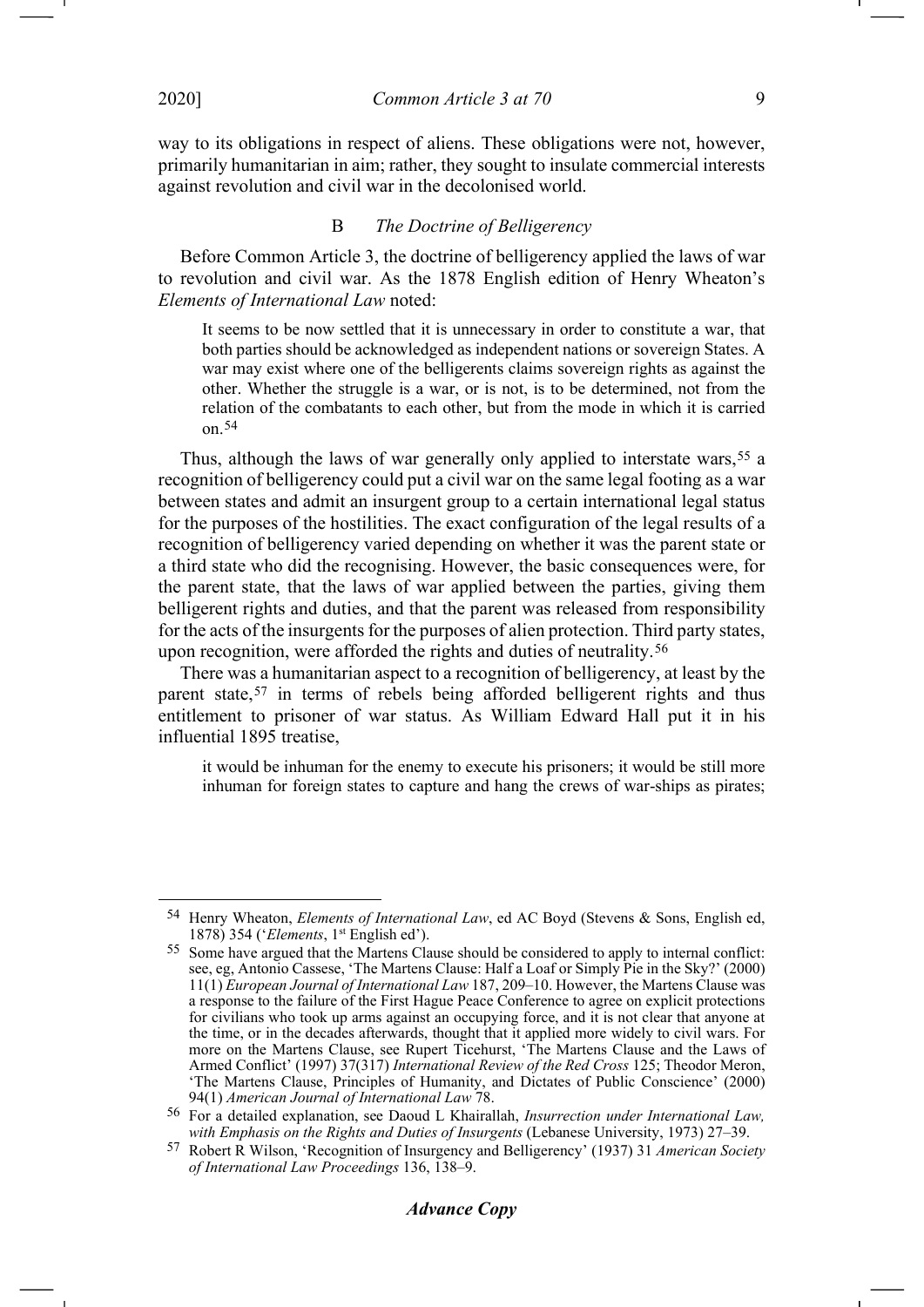<span id="page-9-1"></span><span id="page-9-0"></span>humanity requires that the members of [an insurgent community that resembles a state] shall be treated as belligerents.<sup>[58](#page-9-2)</sup>

However, for Hall, this was a matter of morality rather than international law.[59](#page-9-3) The application of the laws of war between the parties also brought into effect those humanitarian limitations on the waging of war that existed at that time, such as the prohibition on the bombardment of undefended towns.[60](#page-9-4) This was not, however, a factor legally relevant to the decision to recognise belligerency.<sup>[61](#page-9-5)</sup> It was relations — generally commercial — with third party states that were at the core of the doctrine of recognition of belligerency, $62$  rather than concerns about the impact of how the war was being conducted on combatants or populations.[63](#page-9-7) Parent state recognition was, anyway, relatively uncontroversial<sup>[64](#page-9-8)</sup> and could be inferred.<sup>[65](#page-9-9)</sup> It was third state recognition that was the issue.<sup>[66](#page-9-10)</sup>

<span id="page-9-15"></span><span id="page-9-14"></span>When the conditions for belligerency were met, this conferred a right, but not a duty, on third states to recognise.[67](#page-9-11) The doctrine of recognition of belligerency was about enabling states to protect their interests when they were affected by a civil war. There were different accounts of what the conditions for the existence of a state of belligerency were.[68](#page-9-12) However, fundamentally, they were all concerned with the intensity of the conflict (understood in different ways) reaching a certain threshold so as to impact third party states or the parent state's relations with them.[69](#page-9-13) Although the existence of a state of belligerency was commonly

## *Advance Copy*

<span id="page-9-2"></span><sup>58</sup> William Edward Hall, *A Treatise on International Law* (Clarendon Press, 4th ed, 1895) 33–4. See also Wheaton, *Elements*, 1st English ed (n [54\)](#page-8-4) 36; Marqués de Olivart, *Del reconocimiento de beligerancia y sus efectos inmediatos* [On Recognition of Belligerency and its Immediate Effects] (Péant é Hijos, 1895) 85–6; Vernon A O'Rourke, 'Recognition of Belligerency and the Spanish War' (1937) 31(3) *American Journal of International Law* 398, 406–7.

<span id="page-9-3"></span><sup>59</sup> Hall (n [58\)](#page-9-0) 34–5.

<span id="page-9-4"></span><sup>60</sup> See, eg, Institut de Droit International, 'Le lois de la guerre sur terre' (1881–82) 5 *Annuaire de L'Institut de Droit International* 157, 160–1 (arts 7–9), 164–5 (arts 32–4) [James Brown Scott (ed), *Resolutions of the Institute of International Law Dealing with the Law of Nations: With an Historical Introduction and Explanatory Notes* (Oxford University Press, 1916) 29–30 (arts 7–9), 33 (arts 32–4)].

<span id="page-9-5"></span><sup>61</sup> See Institut de Droit International, *Droits et devoirs des puissances étrangères, au cas de mouvement insurrectionnel, envers les gouvernements établis et reconnus qui sont aux prises avec l'insurrection* [Rights and Duties of Foreign Powers in Cases of Insurrectional Movement against Established and Recognised Governments that are Grappling with the Insurgency] (Resolution, Session de Neuchâtel, 8 September 1900) art 4(2) ('*Droits et devoirs des puissances étrangères*').

<span id="page-9-6"></span><sup>62</sup> The Marquis of Olivart describes third state recognition as the 'true' recognition: Olivart (n [58\)](#page-9-0) 92. See also Wilson (n [57\)](#page-8-5) 139.

<span id="page-9-7"></span><sup>63</sup> See Sivakumaran, *The Law of Non-International Armed Conflict* (n [14\)](#page-2-9) 15.

<span id="page-9-8"></span><sup>64</sup> See, eg, Hall (n [58\)](#page-9-0) 33.

<span id="page-9-9"></span><sup>65</sup> See, eg, *Droits et devoirs des puissances étrangères* (n [61\)](#page-9-1) art 4(1).

<span id="page-9-10"></span><sup>66</sup> Arnold D McNair even refers to parent state recognition as a 'domestic affair': Arnold D McNair, 'The Law Relating to the Civil War in Spain' (1937) 53(4) *Law Quarterly Review*  471, 477. See also O'Rourke (n [58\)](#page-9-0) 399.

<span id="page-9-11"></span> $67$  Hall (n [58\)](#page-9-0) 34–5. At least this was the opinion in the 19<sup>th</sup> century. For the contrary view expressed by later scholars during and after the Spanish Civil War, see O'Rourke (n [58\)](#page-9-0); H Lauterpacht, *Recognition in International Law* (Cambridge University Press, 1947) 175.

<span id="page-9-12"></span><sup>68</sup> For a common approach, see Thomas Alfred Walker, *The Science of International Law* (Cambridge University Press, 1893) 116.

<span id="page-9-13"></span> $69$  Cf Wilson (n [57\)](#page-8-5) 139, arguing that there was an extreme view that recognition can be purely for political expediency 'without much regard for the adequacy of rebel organization or their possession of the resources that would make the outcome doubtful'.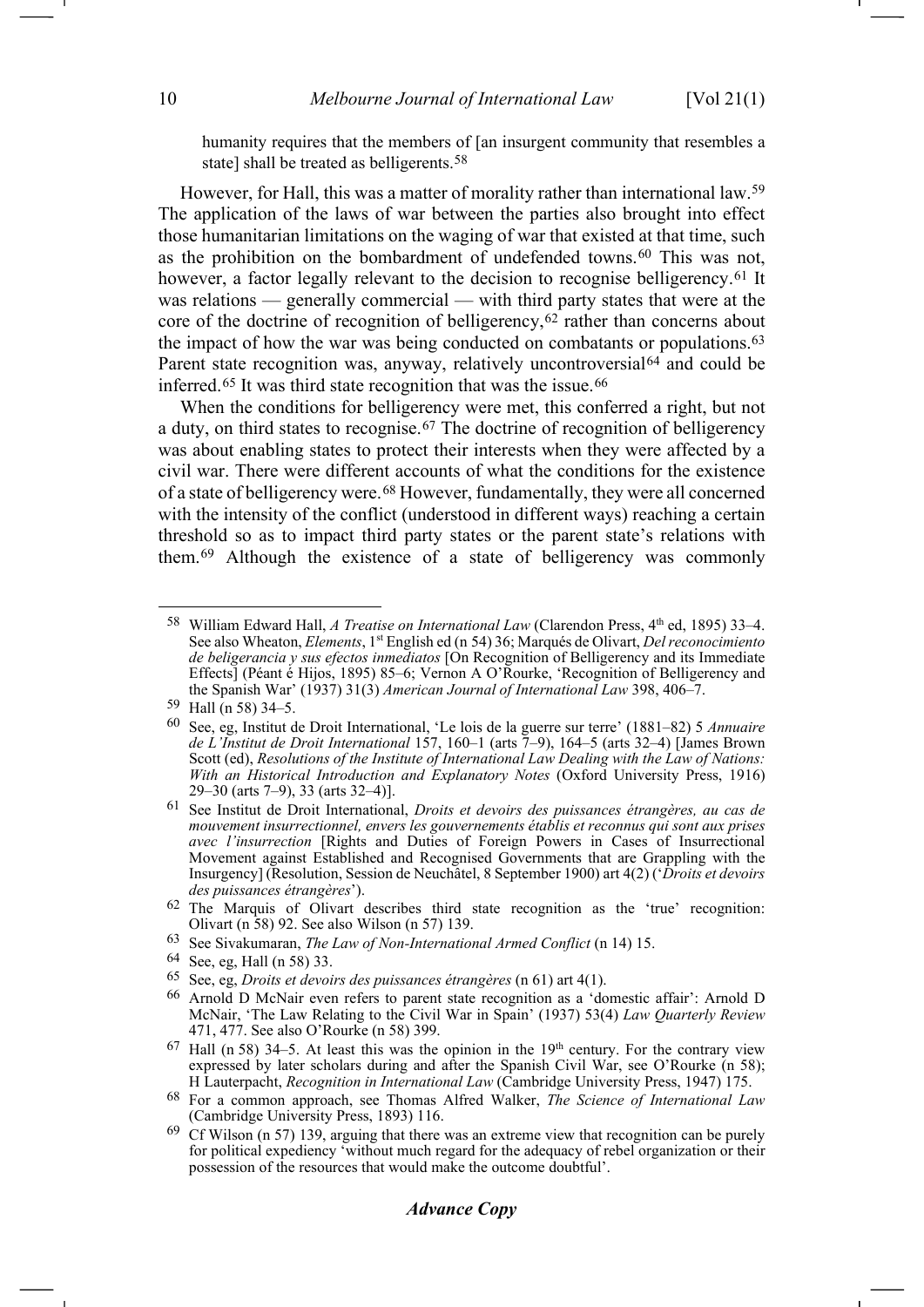<span id="page-10-1"></span><span id="page-10-0"></span>considered to be a matter of fact,<sup>[70](#page-10-2)</sup> a number of scholars stressed that the right to recognise only arose where this was necessary for the recognising state to protect its interests.[71](#page-10-3) For the Marquis of Olivart, who authored the first monograph on recognition of belligerency in 1895,[72](#page-10-4) even where the conditions for the existence of a state of belligerency were met, 'not only is [recognition] not compulsory, but it is not even legal, unless [the right of] self-defence and [that of] life itself require it'.[73](#page-10-5)

Primarily, there were two situations that could give rise to the necessity of recognition for third states: where the civil war took place in a neighbouring state and where the civil war took on a maritime aspect. The second was the most important. It was where civil wars were conducted at sea, as well as on land, that a recognition of belligerency was likely to be necessary.[74](#page-10-6) This was because of the inevitable impact that maritime war had on commerce.[75](#page-10-7) Herbert Arthur Smith, in his review of British international law practice, argued that Britain recognised belligerency, first of all, where the legitimate government claimed the right to interfere with neutral commerce.[76](#page-10-8) The second situation was where Britain needed to establish relations with an insurgent government in order to protect its nationals.[77](#page-10-9) As Richard Dana's well-known note to Wheaton put it, '[t]he tests to determine the question [of belligerency] are … far more decisive where there is maritime war and commercial relations with foreigners'.[78](#page-10-10)

A recognition of belligerency offered neutral states protection against the exercise of certain war powers that belligerents inevitably used against each other at sea, particularly those of blockade, visit and search, and capture. As Hall explained, 'these means … are only acquiesced in … under limitations and safeguards which, being prescribed by international law with reference only to war, could not be insisted upon during the continuance of nominal peace'.<sup>[79](#page-10-11)</sup> Without a recognition of belligerency, the exercise of these powers would lead to '[i]nevitable collisions … which would not improbably drag neutral nations into the conflict'.[80](#page-10-12) The development of rights and duties for neutrals during war was

.

<span id="page-10-2"></span><sup>70</sup> See eg Henry Wheaton, *Elements of International Law*, ed Richard Henry Dana (Little, Brown and Company, 8th ed, 1866) 35 n 15 ('*Elements*, 8th ed').

<span id="page-10-3"></span><sup>71</sup> See, eg, Walker (n [68\)](#page-9-14) 116; Joseph H Beale Jr, 'The Recognition of Cuban Belligerency' (1896) 9(6) *Harvard Law Review* 406, 407; Hall (n [58\)](#page-9-0) 35. For Hall, necessity was the only condition.

<span id="page-10-4"></span><sup>72</sup> Olivart (n [58\)](#page-9-0). For other early works specifically on recognition of belligerency, see L Stéfanesco, *La guerre civile et les rapports des belligérants* [Civil War and the Belligerent Relations] (Arthur Rousseau, 1903); Paul Sadoul, *De la guerre civile en droit des gens: Reconnaissance de belligérance* [On Civil War in International Law: Recognition of Belligerence] (Scheffer, 1905).

<span id="page-10-5"></span><sup>73</sup> Olivart (n [58\)](#page-9-0) 93 [tr author].

<span id="page-10-6"></span><sup>74</sup> See Wheaton, *Elements*, 1st English ed (n [54\)](#page-8-4) 36; Hall (n [58\)](#page-9-0) 36–7; Olivart (n [58\)](#page-9-0) 95; Beale ([n 71\)](#page-10-0) 417.

<span id="page-10-7"></span><sup>75</sup> See Wheaton, *Elements*, 1st English ed (n [54\)](#page-8-4) 36; Hall (n [58\)](#page-9-0) 36–7.

<span id="page-10-8"></span><sup>76</sup> Herbert Arthur Smith (ed), *Great Britain and the Law of Nations: A Selection of Documents Illustrating the Views of the Government in the United Kingdom upon Matters of International Law* (PS King & Son, 1932–35) vol 1, 261.

<span id="page-10-9"></span><sup>77</sup> Ibid. See also Olivart (n [58\)](#page-9-0) 95.

<span id="page-10-10"></span><sup>78</sup> Wheaton, *Elements*, 8th ed (n [70\)](#page-10-1) 35 n 15.

<span id="page-10-11"></span><sup>79</sup> Hall (n [58\)](#page-9-0) 35.

<span id="page-10-12"></span><sup>80</sup> Wheaton, *Elements*, 1st English ed (n [54\)](#page-8-4) 36.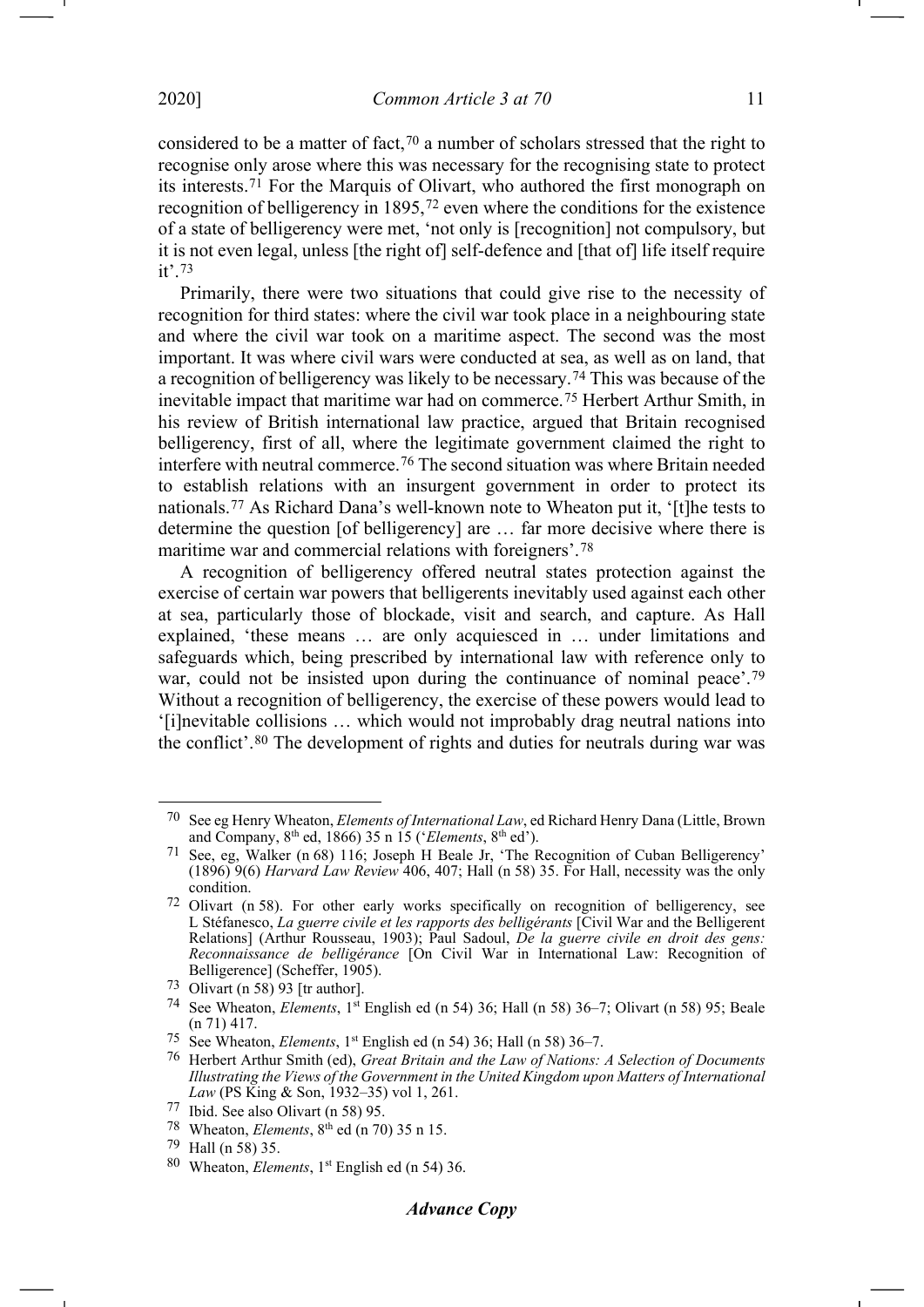<span id="page-11-0"></span>necessary to balance the desire of belligerents to interfere with their adversaries' commerce and the desire of neutral states to maintain freedom of trade.<sup>[81](#page-11-3)</sup>

<span id="page-11-2"></span><span id="page-11-1"></span>At the core of the rules whose application was triggered by a recognition of belligerency was prize law.[82](#page-11-4) While prize law gave belligerents the right to visit and search enemy and neutral vessels and to capture enemy vessels or cargo, [83](#page-11-5) neutral vessels and goods were generally exempt from capture,<sup>[84](#page-11-6)</sup> the right of visit and search was strictly regulated, $85$  and there was a right to compensation for unnecessary interference or wrongful capture.<sup>[86](#page-11-8)</sup> Neutrals were allowed to trade with belligerents to the extent that such trade did not directly assist the war effort,  $87$ while belligerents had the right to prevent neutrals from supplying war materials to the enemy or trading at all within blockaded areas.<sup>[88](#page-11-10)</sup>

The classic example of the operation of this doctrine is the US Civil War.[89](#page-11-11) Britain and France recognised the Confederate states as belligerents by declaring a policy of neutrality, after Abraham Lincoln declared a blockade of Confederate ports and Jefferson Davis issued letters of marque to Confederate privateers.[90](#page-11-12) The declaration of neutrality sought to protect shipping from these hostilities at sea. The British declaration forbade its citizens from enlisting; fitting out, equipping or arming any ship of war; breaking the blockade; or carrying contraband.<sup>[91](#page-11-13)</sup> While the British declaration was made by the Queen,  $92$  a Prussian proclamation, taking the side of the Union, was made by the Minister of Commerce.<sup>[93](#page-11-15)</sup> When it came to parent state recognition, this was inferred. The US government treated the rebels

## *Advance Copy*

<span id="page-11-3"></span>See Francis Deák and Philip C Jessup, 'Prize Law Procedure at Sea: Its Early Development' (1932) 7(4) *Tulane Law Review* 488, 488; Hall (n [58\)](#page-9-0) 75.

<span id="page-11-4"></span><sup>82</sup> The origins of the doctrine of belligerency have been traced to *The Brig Amy Warwick*, 67 US (2 Black) 635 (1863) ('*Prize Cases*') decided by the US Supreme Court during the US Civil War: Valentina Azarova and Ido Blum, 'Belligerency' in Rüdiger Wolfrum (ed), *Max Planck Encyclopedia of Public International Law* (Oxford University Press, online at September 2015) [1]. Prize law was described by Wheaton in 1815 as 'the most important practical branch of the law of nations': Henry Wheaton, *A Digest of the Law of Maritime Captures and Prizes* (R M'Dermut and DD Arden, 1815) iii.

<span id="page-11-5"></span><sup>83</sup> Viscount Tiverton, *The Principles and Practice of Prize Law* (Butterworth & Co, 1914) 7–8.

<span id="page-11-6"></span><sup>&</sup>lt;sup>84</sup> This is unless the goods were contraband or the vessel did not have the proper papers, resisted search, or was in unneutral service or breaking a blockade: ibid 8–9, 12–20.

<span id="page-11-7"></span><sup>85</sup> For an overview of the controls on the right to visit and search, see Deák and Jessup (n [81\)](#page-11-0) 495.

<span id="page-11-8"></span><sup>86</sup> For an overview of 19<sup>th</sup> century prize law, see Wolff Heintschel von Heinegg, 'Visit, Search, Diversion, and Capture in Naval Warfare: Part I, The Traditional Law' (1991) 29 *Canadian Yearbook of International Law* 283.

<sup>87</sup> Tiverton ([n 83\)](#page-11-1) 7.

<span id="page-11-10"></span><span id="page-11-9"></span><sup>88</sup> Ibid.

<span id="page-11-11"></span><sup>89</sup> See, eg, Azarova and Blum, 'Belligerency' (n [82\)](#page-11-2) [11].

<span id="page-11-12"></span><sup>&</sup>lt;sup>90</sup> See Sam Foster Halabi, 'Traditions of Belligerent Recognition: The Libyan Intervention in Historical and Theoretical Context' (2012) 27(2) *American University International Law Review* 321, 342–4.

<span id="page-11-13"></span><sup>91</sup> 'British Proclamation, for the Observance of Neutrality in the Contest between The United States and the Confederate States of America. — London, May 13, 1861' (1861) 51 *British and Foreign State Papers* 165, 169.

<span id="page-11-15"></span><span id="page-11-14"></span><sup>92</sup> Ibid 165.

<sup>93</sup> Letter from Mr Wright to Mr Seward, 25 June 1861, reproduced in 'Correspondence between the United States and Austria, Belgium, Chile, Denmark, France, Hawaiian Islands, Italy, Netherlands, Portugal, Prussia, Russia and Spain, Respecting the Civil War in America; the Non-Recognition of the So-Called Confederate States; Maritime Rights in Time of War; Privateering; and Neutral Trade. — 1861' (1861) 51 *British and Foreign State Papers* 67, 67.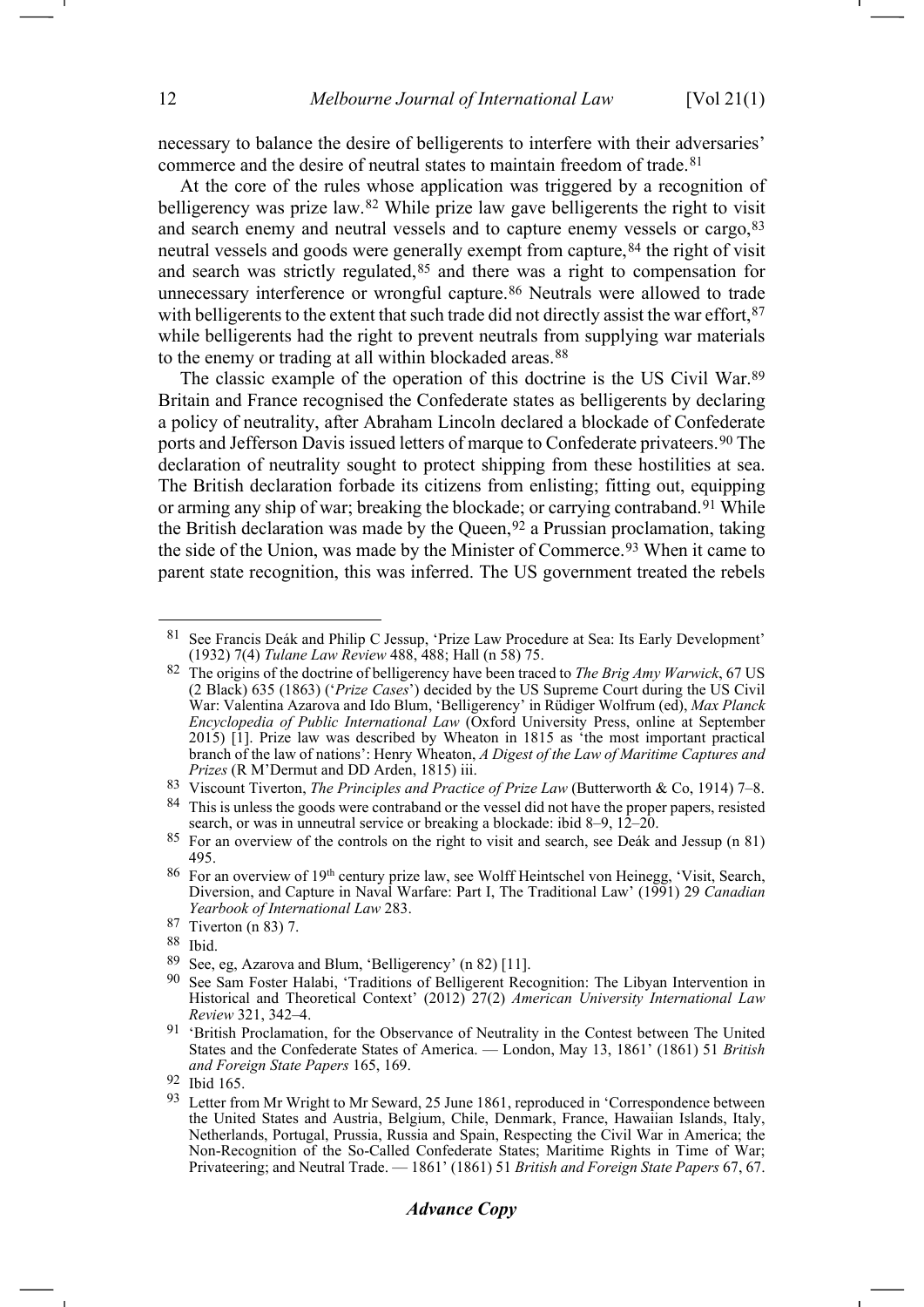<span id="page-12-0"></span>as belligerents,[94](#page-12-1) according them belligerent rights, such as prisoner of war status,[95](#page-12-2) and exercising belligerent rights against them, for example, by calling the blockade.[96](#page-12-3) The Confederate government was given de facto recognition for commercial reasons; purchases of property and contracts done by the Confederate authorities were subsequently enforced by the US Supreme Court.[97](#page-12-4)

If the US Civil War was the classic example of recognition of belligerency in operation, the Spanish Civil War has come to be seen as the epitome of its failings.[98](#page-12-5) The withholding of recognition, particularly by Britain and France, during the Spanish conflict is often presented as marking the fall of the doctrine after its rise during the 19<sup>th</sup> century.<sup>[99](#page-12-6)</sup> As a result of what happened regarding Spain, the doctrine of belligerency was perceived as giving states too much discretion, as policy rather than law.[100](#page-12-7) This, of course, had been the purpose of the doctrine originally: to give states — in the context of the expansion of capitalism during the  $19<sup>th</sup>$  century — the power to protect their commercial interests when they were affected by civil war or revolution. However, it could not necessarily address what was to be a central aspect of the changing context for international law's engagement with civil war post-Second World War: civil wars became arenas for larger geopolitical and ideological struggles, a shift that became evident with the Spanish Civil War.[101](#page-12-8)

# <span id="page-12-9"></span>III COMMON ARTICLE 3: A SHIFT TO HUMANITARIANISM?

By seeking to apply rules of international law to revolution and civil war, Common Article 3 was not, then, treading on new ground, since alien protection and the doctrine of belligerency had already done this. The most obvious thing that was new about Common Article 3 was that it was a multilateral treaty provision that explicitly regulated revolution and civil war. This was a first. Before, there had only been bilateral treaties — such as treaties of friendship, commerce and navigation that applied to the treatment of foreigners in the event of revolution or civil war or that set up mixed claims commissions to adjudicate alien protection -1

<span id="page-12-1"></span><sup>94</sup> Wheaton, *Elements*, 1<sup>st</sup> English ed (n [54\)](#page-8-4) 354.

<span id="page-12-2"></span><sup>95</sup> Azarova and Blum, 'Belligerency' (n [82\)](#page-11-2) [11].

<span id="page-12-3"></span><sup>96</sup> Wyndham Legh Walker, 'Recognition of Belligerency and Grant of Belligerent Rights' (1937) 23 *Transactions of the Grotius Society* 177, 187.

<span id="page-12-4"></span><sup>97</sup> Wheaton, *Elements*, 1st English ed (n [54\)](#page-8-4) 354, citing *United States v Huckabee*, 83 US (16 Wall) 414 (1872); *The Confederate Note Case*, 86 US (19 Wall) 548 (1874).

<span id="page-12-5"></span><sup>&</sup>lt;sup>98</sup> On the question of the recognition of belligerency in the context of the Spanish Civil War, see O'Rourke (n [58\)](#page-9-0); Padelford (n [53\)](#page-7-11); McNair (n [66\)](#page-9-15); Wilson (n [57\)](#page-8-5); Walker (n [96\)](#page-12-0); James W Garner, 'Recognition of Belligerency' (1938) 32(1) *American Journal of International Law* 106; Charles Rousseau, 'La non-intervention en Espagne' [Non-Intervention in Spain] (1938) (3rd ser) 19 *Revue de Droit International et de Législation Comparée* 473.

<sup>99</sup> See, eg, Sivakumaran, *The Law of Non-International Armed Conflict* (n [14\)](#page-2-9) 17.

<span id="page-12-7"></span><span id="page-12-6"></span><sup>100</sup> See, eg, ibid 29, noting the 'decentralized' and 'self-serving' nature of the exercise of recognising belligerency; Azarova and Blum, 'Belligerency' (n [82\)](#page-11-2) [19], noting the Spanish Civil War as the 'exemplary reference point for the political nature of such decisions [to recognise or not]'.

<span id="page-12-8"></span><sup>101</sup> See Richard A Falk, 'Janus Tormented: The International Law of Internal War' in James N Rosenau (ed), *International Aspects of Civil Strife* (Princeton University Press, 1964) 185, 218 ('Janus Tormented'). Several decades before the Spanish Civil War, the Mexican Revolution had become an arena for First World War rivalries. See Friedrich Katz, *The Secret War in Mexico: Europe, the United States, and the Mexican Revolution* (University of Chicago Press, 1981).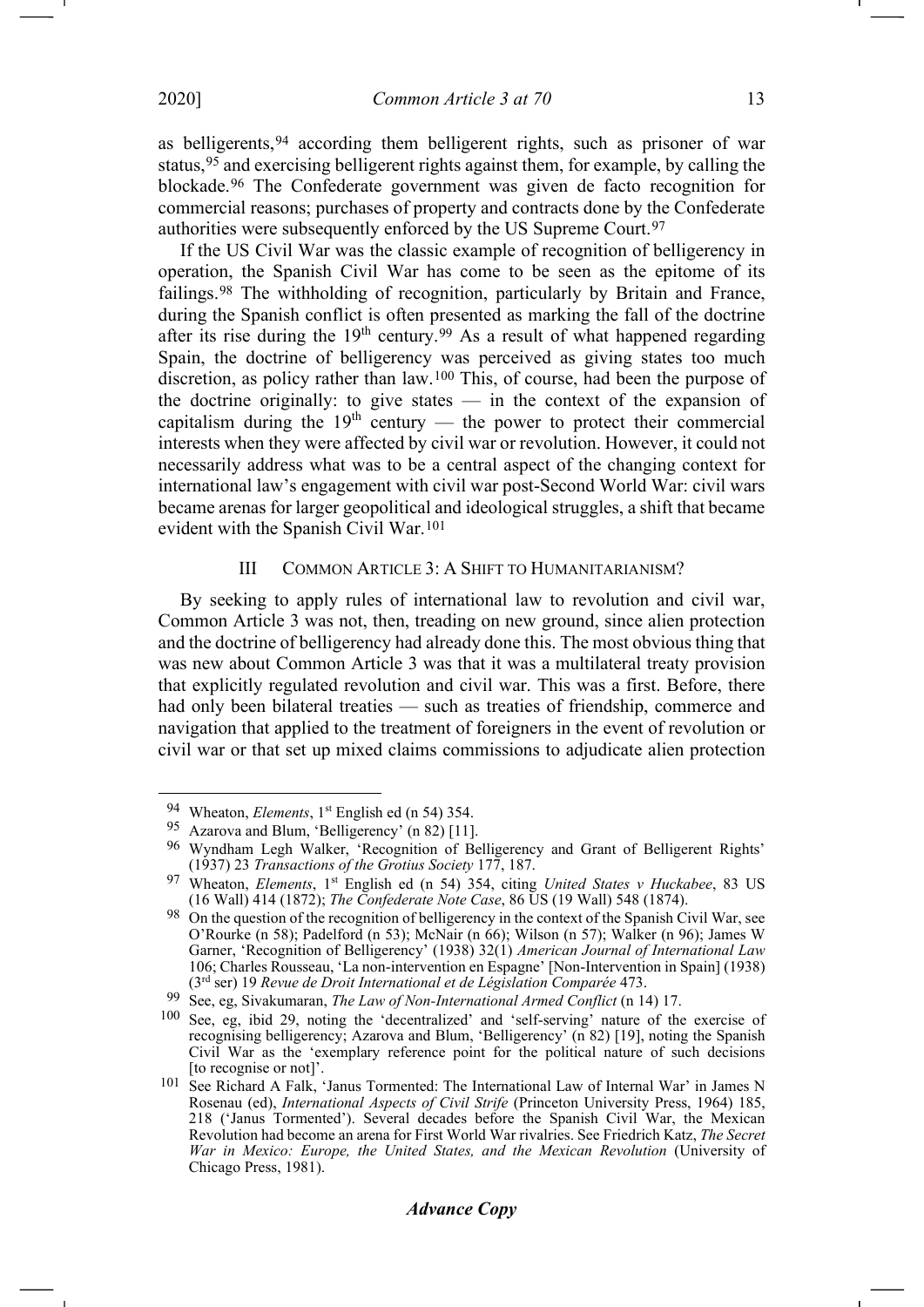-1

claims — and customary international law that was applied on an ad hoc basis. This move from 'ad hoc' regulation by custom or bilateral treaty to 'systematic' regulation by multilateral treaty, as Sandesh Sivakumaran has termed it, is not in itself a revolutionary or heretical development.[102](#page-13-0) What was significant about Common Article 3, I suggest, was that it reframed revolution and civil war as a humanitarian problem rather than a commercial one, even if this did not immediately have a significant impact on international law.

<span id="page-13-12"></span><span id="page-13-11"></span>Initially, the biggest impact of Common Article 3 was in giving existing ICRC practice a legal basis, rather than in creating new normative obligations for states (or rebels).[103](#page-13-1) This had indeed been the original motivation of the ICRC in proposing in 1946 that parties to internal conflict be invited to expressly declare their willingness to apply the principles of the *Geneva Conventions*, beginning the process that led to the adoption of Common Article 3.[104](#page-13-2) After the Second World War, the ICRC's future was uncertain, not least because it had been heavily criticised for its response to the Holocaust.[105](#page-13-3) The role it took in the drafting and negotiation of the *Geneva Conventions* and its work in civil wars were part of its response to this challenge, as it sought to restore its reputation and legitimacy as an institution.[106](#page-13-4) Thus, in the first years of Common Article 3's life, the ICRC was busy.[107](#page-13-5) According to Dietrich Schindler, the ICRC had coined the term 'humanitarian law' in the early 1950s, following the adoption of the *Geneva Conventions*.[108](#page-13-6) The ICRC's new humanitarian law did not, however, replace the traditional approach to revolution and civil war centred on the doctrine of belligerency and the rules of neutrality.<sup>[109](#page-13-7)</sup> As Amanda Alexander has shown, instead, humanitarian law became a 'peripheral' strand of the laws of war.[110](#page-13-8) The

# *Advance Copy*

<span id="page-13-10"></span><span id="page-13-9"></span><span id="page-13-0"></span><sup>102</sup> Sivakumaran, *The Law of Non-International Armed Conflict* (n [14\)](#page-2-9) chs 1–2.

<span id="page-13-1"></span><sup>103</sup> See David P Forsythe, 'Legal Management of Internal War: The 1977 Protocol on Non-International Armed Conflicts' (1978) 72(2) *American Journal of International Law*  272, 275–6 ('Legal Management of Internal War'). Here I am drawing on Anne Orford's argument regarding the responsibility to protect: see Anne Orford, *International Authority and the Responsibility to Protect* (Cambridge University Press, 2011).

<span id="page-13-2"></span><sup>104</sup> David A Elder, 'The Historical Background of Common Article 3 of the Geneva Convention of 1949' (1979) 11(1) *Case Western Reserve Journal of International Law* 37, 41–2; Jean S Pictet (ed), *The Geneva Conventions of 12 August 1949: Commentary* (International

<span id="page-13-3"></span><sup>&</sup>lt;sup>105</sup> David P Forsythe, *The Humanitarians: The International Committee of the Red Cross* (Cambridge University Press, 2005) 52.

<span id="page-13-4"></span><sup>106</sup> Ibid 54–62.

<span id="page-13-5"></span><sup>107</sup> See International Committee of the Red Cross, 'Humanitarian Aid to the Victims of Internal Conflicts: Meeting of a Commission of Experts in Geneva' (1963) 3(23) *International Review of the Red Cross* 79, 79.

<span id="page-13-6"></span><sup>108</sup> Dietrich Schindler, 'Human Rights and Humanitarian Law: Interrelationship of the Laws' (1982) 31(4) *American University Law Review* 935, 935.

<span id="page-13-7"></span><sup>109</sup> This is exemplified, for example, by Erik Castrén, *Civil War* (Suomalainen Tiedeakatemia, 1966).

<span id="page-13-8"></span><sup>110</sup> Amanda Alexander, 'A Short History of International Humanitarian Law' (2015) 26(1) *European Journal of International Law* 109, 117 ('A Short History'). Alexander particularly notes the work of Jean Pictet in the 1960s: at 116–18, citing Jean S Pictet, 'The Development of International Humanitarian Law' in C Wilfred Jenks et al (eds), *International Law in a Changing World* (Oceana Publications, 1963) 114; J Pictet, 'The Principles of International Humanitarian Law' (1966) 6(66) *International Review of the Red Cross* 455.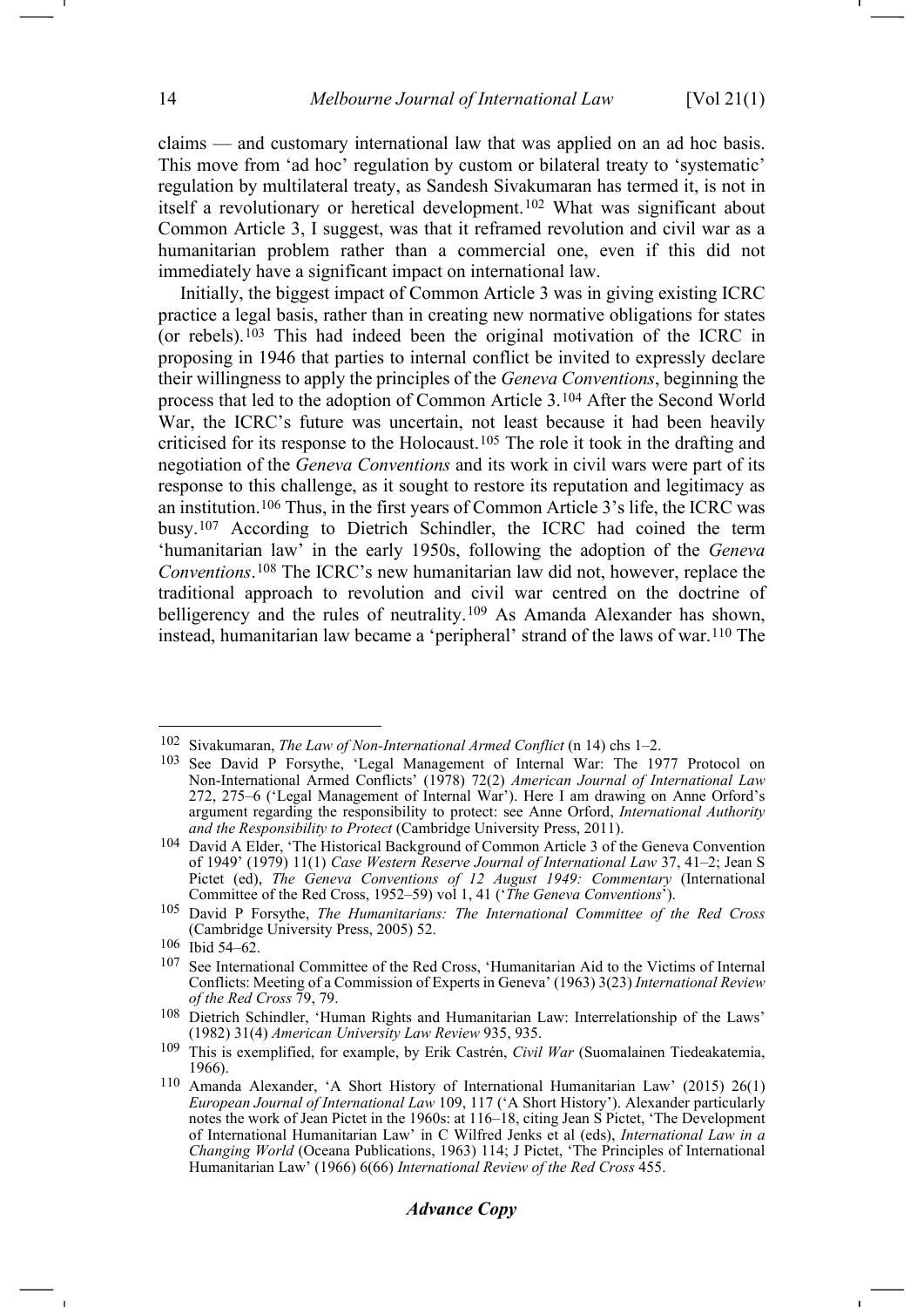ICRC's initial push during the 1950s for greater regulation of internal conflict in the interests of humanitarianism failed.[111](#page-14-0)

<span id="page-14-8"></span><span id="page-14-6"></span>In the decade that followed the adoption of Common Article 3, there was relatively little international law scholarship about it, or about civil war and revolution more generally.[112](#page-14-1) Initially, the main concern about civil war was intervention in the context of the Cold War and decolonisation.[113](#page-14-2) Morris Greenspan wrote in 1959 that international law was increasingly interested in the problem of civil and colonial war because 'experience has demonstrated, especially in recent years, that such wars may gravely threaten international peace and security, and may contain the seeds of international conflict of calamitous dimensions'.<sup>[114](#page-14-3)</sup> Greenspan was forgetting that, in the past, international law had been interested in civil war for other, not so different, reasons. Civil war was no longer being framed as a commercial problem — although the emerging body of international investment law would continue to deal with this aspect of civil war.<sup>[115](#page-14-4)</sup> There was nevertheless a certain continuity of concern with the doctrine of belligerency approach in two ways. First, in the sense that focus remained on the rights and duties of third states: the question was how to regulate foreign intervention in the new nuclear Cold War age. Second, in terms of the continued centrality of the status of rebels and the conflicts in which they fought: it was a matter of whether national liberation movements were belligerents and anticolonial struggles were international wars.

<span id="page-14-9"></span>With the US and the Soviet Union generally avoiding direct confrontation during the Cold War, in the decades following the Second World War, civil wars were 'converted … into the major testing ground of rival ideologies, capabilities, and commitments … [and] assumed a symbolic role in the geopolitics of the nuclear age'.[116](#page-14-5) The issue of when and to what extent foreign states could intervene in civil wars and revolutions was a central question of international order <span id="page-14-7"></span>-1

<span id="page-14-0"></span><sup>111</sup> Alexander, 'A Short History' (n [110\)](#page-13-9) 117; Sivakumaran, *The Law of Non-International Armed Conflict* (n [14\)](#page-2-9) 42.

<span id="page-14-1"></span><sup>112</sup> See Richard A Falk, 'Preface' in Richard A Falk (ed), *The International Law of Civil War*  (John Hopkins Press, 1971) xv. Exceptions include Siordet, 'The Geneva Conventions and Civil War' (n [3\)](#page-1-11); Siordet, 'The Geneva Conventions and Civil War (Continued)' (n [4\)](#page-1-12); Siordet, 'The Geneva Conventions and Civil War (Concluded)' (n [5\)](#page-1-13); Jean Siotis, *Le droit de*  la guerre et les conflits armés d'un caractère non-international [The Law of War and Armed Conflicts of a Non-International Character] (Librairie Générale de Droit et de Jurisprudence, 1958); Quincy Wright, 'International Law and Civil Strife' (1959) 53 *American Society of International Law Proceedings* 145; Mohammed Bedjaoui, *Law and the Algerian Revolution*  (International Association of Democratic Lawyers, 1961); Boško Jakovljević and Jovica Patrnogić, 'The Urgent Need to Apply the Rules of Humanitarian Law to So-Called Internal Armed Conflicts' (1961) 1(5) *International Review of the Red Cross* 250; Falk, 'Janus Tormented' (n [101\)](#page-12-9); Castrén (n [109\)](#page-13-10).

<span id="page-14-2"></span><sup>113</sup> See, eg, Rosalyn Higgins, 'Internal War and International Law' in Cyril E Black and Richard A Falk (eds), *The Future of the International Legal Order* (Princeton University Press, 1969–72) vol 3, 81, 115–16.

<span id="page-14-3"></span><sup>114</sup> Morris Greenspan, *The Modern Law of Land Warfare* (University of California Press, 1959) 621.

<span id="page-14-4"></span><sup>115</sup> See, eg, *Asian Agricultural Products Ltd v Sri Lanka (Award)* (1991) (ICSID Arbitral Tribunal, Case No ARB/87/3, 27 June 1990); *Ampal-American Israel Corporation v Egypt (Decision on Liability and Heads of Loss)* (ICSID Arbitral Tribunal, Case No ARB/12/11, 21 February 2017).

<span id="page-14-5"></span><sup>116</sup> Falk, 'Introduction' (n [17\)](#page-2-12) 1. See also Tarak Barkawi, 'From Law to History: The Politics of War and Empire' (2018) 7(3) *Global Constitutionalism* 315.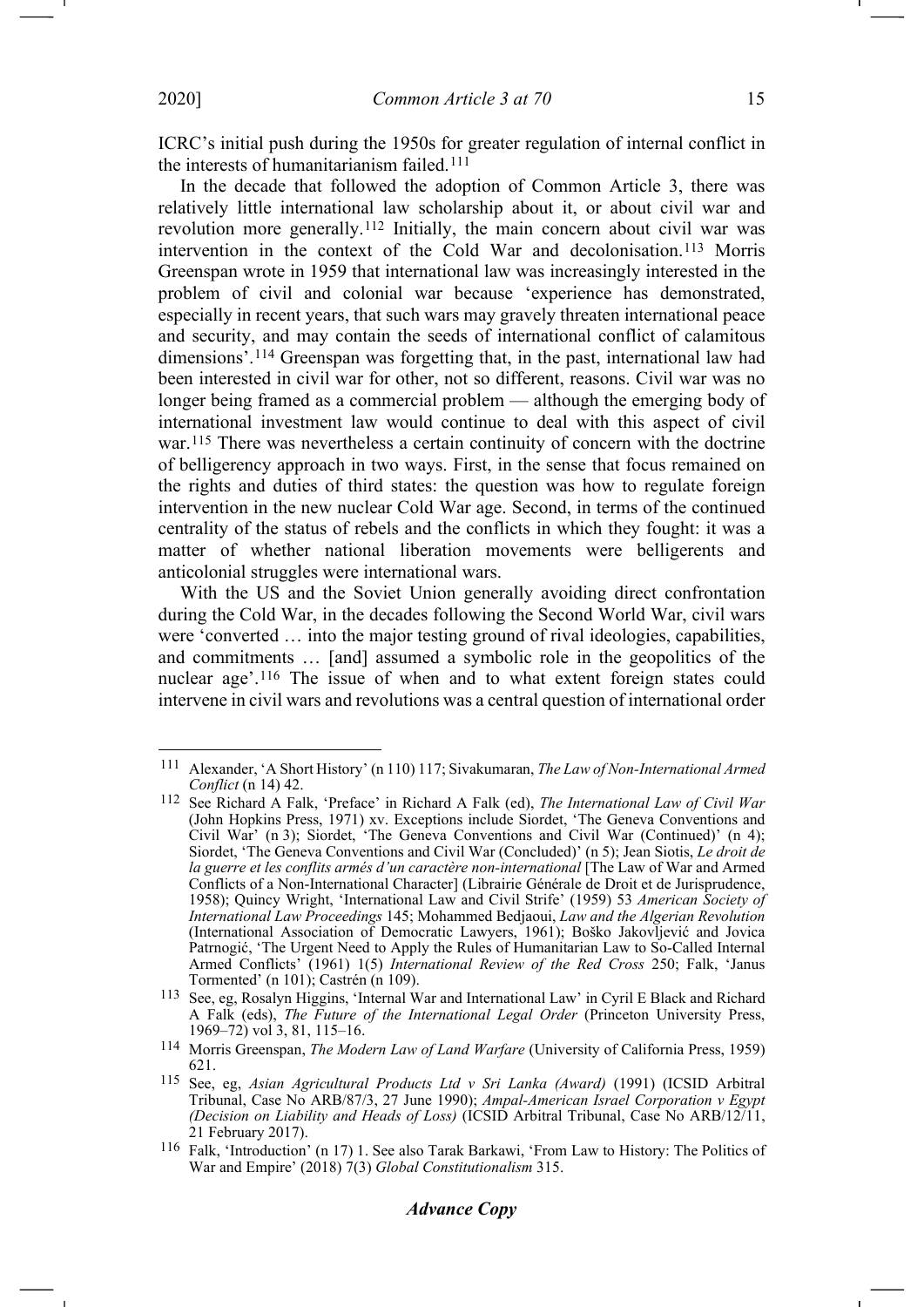<span id="page-15-13"></span><span id="page-15-3"></span><span id="page-15-2"></span><span id="page-15-1"></span><span id="page-15-0"></span>for international lawyers, $117$  who sought to develop the rules of international law to meet the challenges of modern 'revolutionary and interventionary violence'.[118](#page-15-5) This reached a peak during the height of US involvement in Vietnam during the late 1960s and early 1970s.<sup>[119](#page-15-6)</sup> Alongside intervention, anticolonial wars raised other international legal questions. The Algerian War (1954–62), for example, was fought primarily around questions of *status*.[120](#page-15-7) For the National Liberation Front ('FLN') in Algeria, the goal was to establish themselves as a legitimate belligerent and the conflict as a true state of belligerency.[121](#page-15-8) This not only meant that their fighters would get the full protections of the laws of war, particularly prisoner of war status (Common Article 3, of course, only protected persons taking no active part in the hostilities).[122](#page-15-9) It was also a means of legitimising the Algerian cause and discrediting the French,<sup>[123](#page-15-10)</sup> who had denied that there was a conflict in Algeria, be it international or non-international, and argued that they were simply carrying out an 'operation of pacification' and could exercise emergency 'police' powers unrestrained by international standards.[124](#page-15-11)

<span id="page-15-14"></span>There was, of course, humanitarian concern about the conduct of the hostilities and the inhumane treatment of prisoners and civilians during proxy and anticolonial wars such as those in Vietnam and Algeria.[125](#page-15-12) However, this was just one aspect of the problem that civil war and revolution posed for international law

<span id="page-15-4"></span><sup>117</sup> See, eg, Richard Falk, 'International Law and the United States Role in the Viet Nam War' in Stefan Andersson (ed), *Revisiting the Vietnam War and International Law: Views and Interpretations of Richard Falk* (Cambridge University Press, 2018) 30.

<span id="page-15-5"></span><sup>118</sup> See, eg, John Norton Moore, 'Introduction' in John Norton Moore (ed), *Law and Civil War in the Modern World* (Johns Hopkins Press, 1974) xxv.

<span id="page-15-6"></span><sup>119</sup> See, eg, Wolfgang Friedmann, 'Intervention, Civil War and the Rôle of International Law' (1965) 59 *American Society of International Law Proceedings* 67; Richard A Falk, *Legal Order in a Violent World* (Princeton University Press, 1968) pt 2; Tom Farer, 'Intervention in Civil Wars: A Modest Proposal' (1967) 67(2) *Columbia Law Review* 266; John Norton Moore, 'The Control of Foreign Intervention in Internal Conflict' (1969) 9(2) *Virginia Journal of International Law* 205; Tom J Farer, 'Harnessing Rogue Elephants: A Short Discourse on Foreign Intervention in Civil Strife' (1969) 82(3) *Harvard Law Review* 511 ('Harnessing Rogue Elephants'); Richard A Falk (ed), *The International Law of Civil War*  (Johns Hopkins Press, 1971); John Norton Moore, 'Introduction' (n [118\)](#page-15-0).

<span id="page-15-7"></span><sup>120</sup> See, eg, Algerian Office, *White Paper on the Application of the Geneva Conventions of 1949 to the French–Algerian Conflict* (1960) 2 ('*White Paper*'). The question of intervention was not entirely unrelated to the question of the status of conflicts, since it raised the issue of whether civil wars in which foreign states had intervened were 'civil' or 'international' (or something else): Falk, 'International Law and the United States Role in the Viet Nam War' ([n 117\)](#page-15-1) 30.

<span id="page-15-8"></span><sup>121</sup> See Bedjaoui (n [112\)](#page-14-6) 53–5, 139–80. For commentary, see Amanda Alexander, 'International Humanitarian Law, Postcolonialism and the 1977 *Geneva Protocol I*' (2016) 17(1) *Melbourne Journal of International Law* 15, 40–4 ('International Humanitarian Law').

<span id="page-15-9"></span><sup>122</sup> Alexander, 'International Humanitarian Law' (n [121\)](#page-15-2) 43.

<span id="page-15-10"></span><sup>123</sup> Ibid. See also Jessica Whyte, 'The "Dangerous Concept of the Just War": Decolonization, Wars of National Liberation, and the Additional Protocols to the Geneva Conventions' (2018) 9(3) *Humanity* 313, 319; Helen M Kinsella, *The Image before the Weapon: A Critical History of the Distinction between Combatant and Civilian* (Cornell University Press, 2011) 131–2.

<span id="page-15-11"></span><sup>124</sup> *White Paper* (n [120\)](#page-15-3) 12–13.

<span id="page-15-12"></span><sup>125</sup> Regarding Algeria, see ibid 26–55; Bedjaoui (n [112\)](#page-14-6) 207–11; Eldon van Cleef Greenberg, 'Law and the Conduct of the Algerian Revolution' (1970) 11(1) *Harvard International Law Journal* 37. Regarding Vietnam, see, eg, Stefan Andersson (ed), *Revisiting the Vietnam War and International Law: Views and Interpretations of Richard Falk* (Cambridge University Press, 2018) pt II.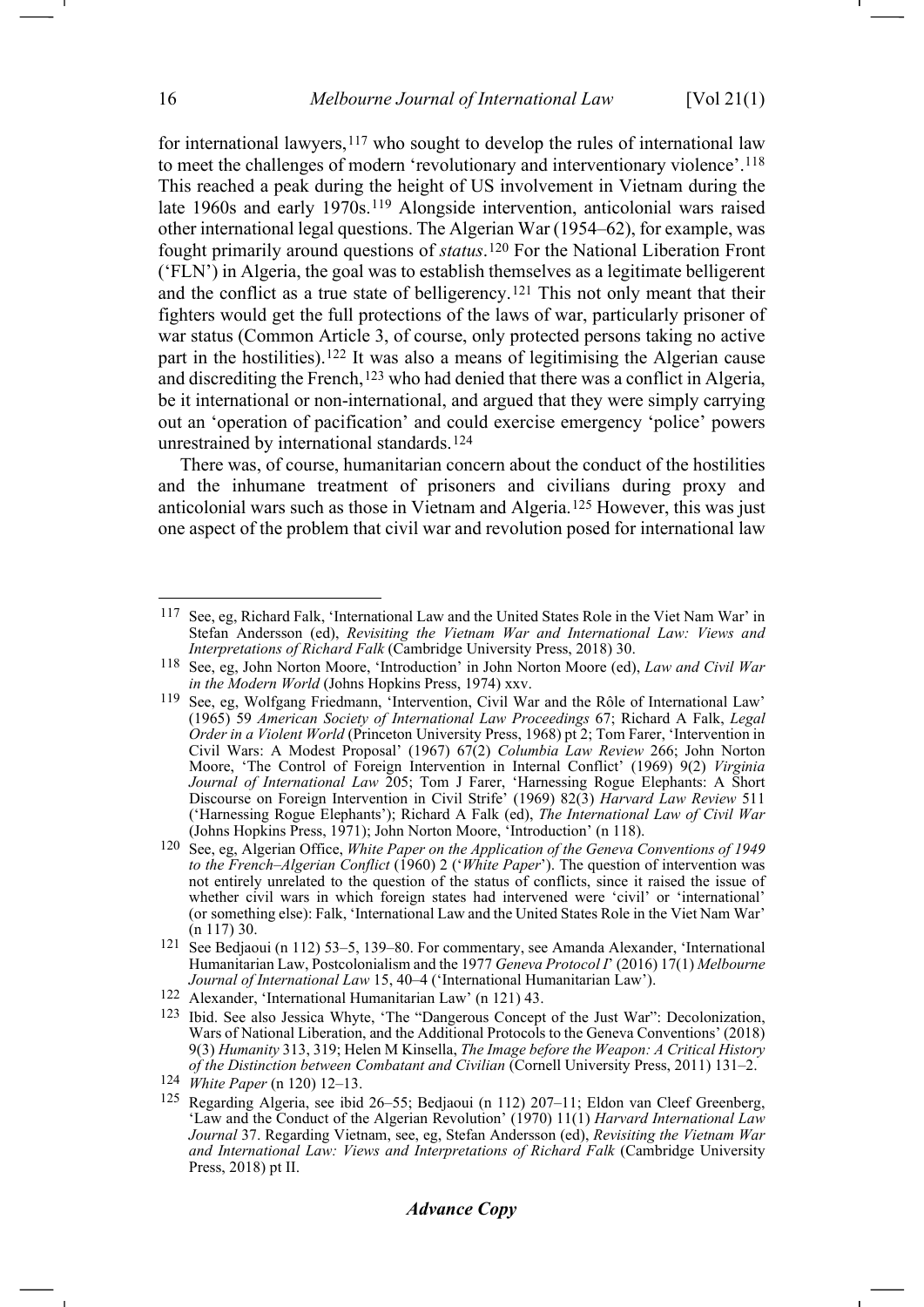alongside, or quite often behind, issues of intervention and recognition.[126](#page-16-0) In 1971, Falk wrote of the traditional approach's 'partial decay'.[127](#page-16-1) By the 1970s, it was being widely criticised for its inability to regulate civil wars as proxy wars in a global ideological and geopolitical struggle.<sup>[128](#page-16-2)</sup> The solution offered by the 19<sup>th</sup> century doctrine of belligerency was rejected. Nevertheless, the framing of the problem — as one mainly concerning the rights and duties of third states and the status of rebels and internal conflicts — was still relevant.

However, in the late 1960s, the ICRC's efforts to promote further humanitarian regulation of armed conflict — including revolution and civil war — began to have more purchase. It was the rise of the human rights movement that gave the ICRC its opening.[129](#page-16-3) The turning point was the 1968 International Conference on Human Rights in Tehran ('Tehran Conference'),[130](#page-16-4) which adopted a resolution requesting the consideration of

<span id="page-16-6"></span>additional humanitarian international conventions or for possible revision of existing Conventions to ensure the better protection of civilians, prisoners and combatants in *all* armed conflicts and the prohibition and limitation of the use of certain methods and means of warfare …[131](#page-16-5)

In 1971, the ICRC convened its Conference of Government Experts on the Reaffirmation and Development of International Humanitarian Law Applicable in

- <span id="page-16-2"></span>128 See, eg, ibid 16–17; Farer, 'Harnessing Rogue Elephants' (n [119\)](#page-15-13); Khairallah (n [56\)](#page-8-6) 85–96.
- <span id="page-16-3"></span>129 Alexander, 'A Short History' (n [110\)](#page-13-9) 118, 121. See also Whyte (n [123\)](#page-15-14) 316. For Richard Baxter,

[i]nterest on the part of the human rights constituency within the United Nations, pressure exerted by the United Nations in the form of a threat to move into what had heretofore been the preserve of the International Committee of the Red Cross, and the accumulated concerns of the ICRC itself all played a part.

RR Baxter, 'Modernizing the Law of War' (1977) 78 *Military Law Review* 165, 167.

<span id="page-16-7"></span>-1

<span id="page-16-0"></span><sup>126</sup> Examples of international legal scholarship with a significant focus on intervention and/or recognition include Castrén (n [109\)](#page-13-10); Bayless Manning, 'Foreign Intervention in Civil Strife: From Diplomacy to Politics' (1968) 3 *Stanford Journal of International Studies* 1; John Norton Moore (ed), *Law and Civil War in the Modern World* (Johns Hopkins Press, 1974). For other references, see above n [119.](#page-15-13) A significant body of scholarship tended to address both questions of intervention/recognition and of the conduct of the hostilities and the treatment of prisoners and civilians: Falk, *The International Law of Civil War* (n [119\)](#page-15-13); Roger Pinto, 'Les règles du droit international concernant la guerre civile' [The Rules of International Law concerning Civil War] (1965) 114 *Recueil des Cours de l'Académie de Droit International* 451; Richard A Falk (ed), *The Vietnam War and International Law* (Princeton University Press, 1968–76) vols 1–4; Higgins (n [113\)](#page-14-7); Khairallah (n [56\)](#page-8-6). Rarer examples of an approach focusing purely on the conduct of the hostilities and the treatment of prisoners and civilians include Richard R Baxter, 'Ius in Bello Interno: The Present and Future Law' in John Norton Moore (ed), *Law and Civil War in the Modern World*  (Johns Hopkins Press, 1974) 518; James E Bond, *The Rules of Riot: Internal Conflict and the Law of War* (Princeton University Press, 1974).

<span id="page-16-1"></span><sup>127</sup> Falk, 'Introduction' (n [17\)](#page-2-12) 11–16.

<span id="page-16-4"></span><sup>130</sup> Sylvie-Stoyanka Junod, 'General Introduction to the Commentary on Protocol II' in Yves Sandoz, Christophe Swinarski and Bruno Zimmermann (eds), *Commentary on the Additional Protocols of 8 June 1977 to the Geneva Conventions of 12 August 1949* (Martinus Nijhoff Publishers, 1987) 1319, 1326–7 [4371]. See also Alexander, 'A Short History' ([n 110\)](#page-13-9) 119.

<span id="page-16-5"></span><sup>131</sup> International Conference on Human Rights, *Human Rights in Armed Conflicts*, Res XXIII,  $25<sup>th</sup>$  plen mtg, UN Doc A/CONF.32/41 (12 May 1968) para 1(b) (emphasis added). This was followed by a series of UN General Assembly resolutions and two UN Secretary-General reports on human rights in armed conflict. For details and full references, see Alexander, 'A Short History' (n [110\)](#page-13-9) 119–21.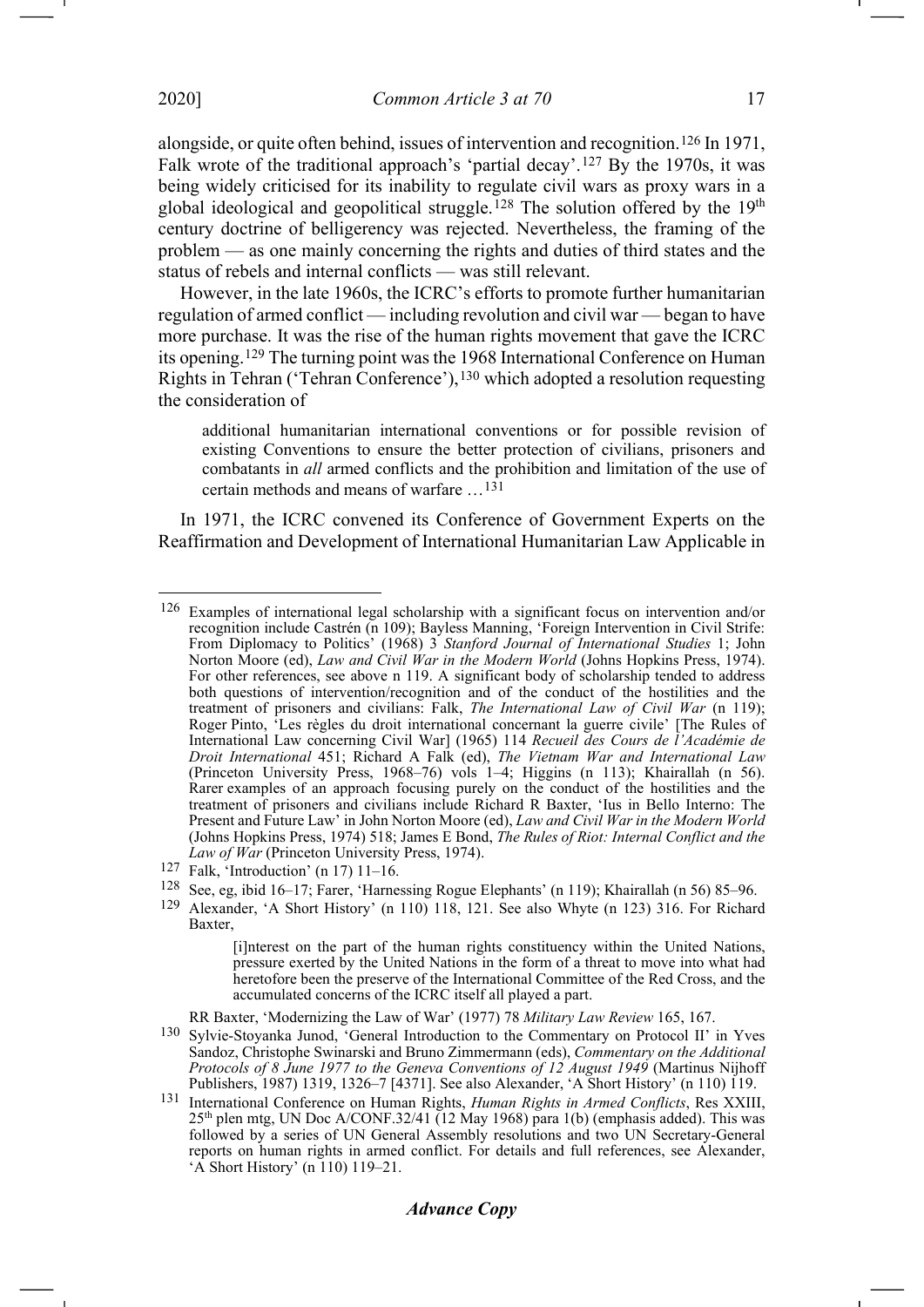<span id="page-17-9"></span>Armed Conflicts ('Conference of Government Experts').[132](#page-17-0) For Alexander, this marked the emergence of international humanitarian law as a field of international law, which would replace the laws of war<sup>[133](#page-17-1)</sup> and the traditional approach to civil war and revolution. This new international humanitarian law was to go far beyond Common Article 3 when it came to revolution and civil war, covering protections for combatants and the regulation of the conduct of hostilities.

However, at the Diplomatic Conference on the Reaffirmation and Development of International Humanitarian Law Applicable in Armed Conflicts held in Geneva between 1974 and 1977 ('1974–77 Diplomatic Conference'), states had their own agendas, independent of that of the ICRC.[134](#page-17-2) Following Algeria, the struggle for the states of the decolonised world was to give certain conflicts, particularly wars of national liberation, international status: that is, to have them recognised as situations of belligerency on a par with interstate wars.[135](#page-17-3) This was successful with the *Protocol Additional to the Geneva Conventions of 12 August 1949, and Relating to the Protection of Victims of International Armed Conflicts* ('*Additional Protocol I*'), even if many states initially refused to sign or ratify it.<sup>[136](#page-17-4)</sup> However, the states of the decolonised world objected to greater humanitarian protections in other sorts of internal conflict, fearing that they would undermine postcolonial statehood by encouraging intervention from without and rebellion within (as per Vietnam, Katanga or Biafra).[137](#page-17-5) For Jessica Whyte, the 1974–77 Diplomatic Conference pitted Third World mobilisation of the language of just war in the interests of self-determination and anti-imperialism against the supposedly apolitical humanitarianism espoused by Western delegates.[138](#page-17-6) As a result of objections from decolonised states, the *Protocol Additional to the Geneva Conventions of 12 August 1949, and Relating to the Protection of Victims of Non-International Armed Conflicts* ('*Additional Protocol II*') eventually ended up very limited, stripped of a lot of content in order to reach a consensus[.139](#page-17-7) Nevertheless, *Additional Protocol II* introduced 'innovative' protection for civilians during internal conflict.[140](#page-17-8) Despite their limitations, the adoption of *Additional Protocols I* and *II* marked the predomination of the new humanitarian conception of revolution and civil war.

<span id="page-17-10"></span>The internationalisation of civil wars and revolutions 'in which peoples are fighting against colonial domination and alien occupation and against racist régimes in the exercise of their right of self-determination' in *Additional* 

<span id="page-17-0"></span><sup>132</sup> See International Committee of the Red Cross, *Conference of Government Experts on the Reaffirmation and Development of International Humanitarian Law Applicable in Armed Conflicts (Geneva, 24 May – 12 June 1971): Report on the Work of the Conference* (Report, August 1971) ('*Report on the Work of the Conference*').

<span id="page-17-1"></span><sup>133</sup> Alexander, 'A Short History' (n [110\)](#page-13-9) 122–4.

<span id="page-17-2"></span><sup>134</sup> Ibid 124.

<span id="page-17-3"></span><sup>135</sup> See, eg, David P Forsythe, 'The 1974 Diplomatic Conference on Humanitarian Law: Some Observations' (1975) 69(1) *American Journal of International Law* 77. For a recent critical history of this struggle, see Whyte (n [123\)](#page-15-14).

<span id="page-17-4"></span><sup>136</sup> *Additional Protocol I* (n [18\)](#page-2-13) art 1(4); Alexander, 'International Humanitarian Law' (n [121\)](#page-15-2) 49.

<span id="page-17-5"></span><sup>137</sup> Forsythe, 'Legal Management of Internal War' (n [103\)](#page-13-11) 278–82.

<span id="page-17-6"></span><sup>138</sup> Whyte (n [123\)](#page-15-14) 315.

<span id="page-17-7"></span><sup>139</sup> Junod (n [130\)](#page-16-6) 1335–6 [4412]–[4418].

<span id="page-17-8"></span><sup>140</sup> Alexander, 'A Short History' (n [110\)](#page-13-9) 125.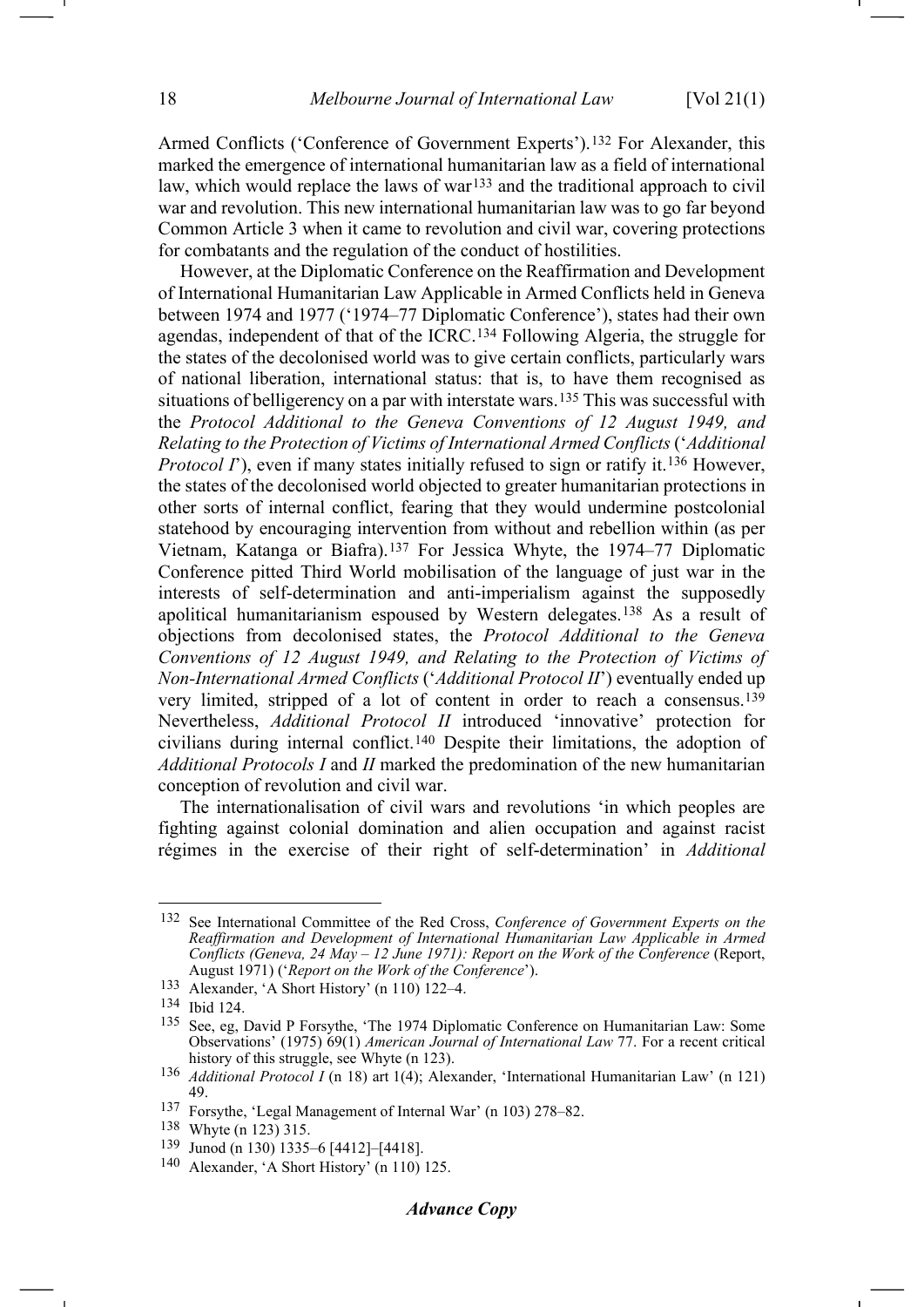*Protocol I*[141](#page-18-0) only reinforced the distinction between international conflict and conflict not of an international character that had been established by Common Article 3. Those conflicts that had been left out of *Additional Protocol I* had never been less international, especially those that did not even meet *Additional Protocol*   $I\!I$ 's high threshold for application.<sup>[142](#page-18-1)</sup> They were much more peripheral to the new field of international humanitarian law than they ever had been under the pre-Second World War regulation of revolution and civil war through alien protection and the doctrine of belligerency. After *Additional Protocol II*, the task for the emerging body of international humanitarian lawyers was to bring them back in. The way to do it, as I shall discuss in the next section, was through the practice of international organisations and NGOs, particularly in the area of human rights.

By the turn of the 1980s, the doctrine of belligerency was entirely discredited; the traditional laws of war had been replaced by the new international humanitarian law.[143](#page-18-2) Alien protection had split into international human rights law and international investment law. To the extent that alien protection was about protecting foreign commercial interests, it was separated off into the latter as a new specialist regime. To the extent that alien protection addressed issues such as deprivation of liberty and inhumane treatment, it has been absorbed into and exceeded by international human rights law, which also covers nationals too.<sup>[144](#page-18-3)</sup> Now that the US had pulled out of Vietnam and most colonies had achieved independence, it was less clear which causes, if any, would emerge that had the same widespread moral purchase. As the limits of postcolonial sovereignty were becoming evident and faith in revolutionary nationalism was on the wane, humanitarianism and human rights — with their apparently apolitical and neutral focus on victims — began to take over as frameworks for understanding revolution and civil war.[145](#page-18-4)

#### IV COMMON ARTICLE 3 AND THE OBLIGATIONS OF REBELS AND INSURGENTS

At the Diplomatic Conference for the Establishment of International Conventions for the Protection of War Victims, held in Geneva between 21 April and 12 August 1949 ('1949 Diplomatic Conference'), doubt was expressed about how a non-state party that did not yet exist could be bound by a treaty to which it was not a signatory. The ICRC's initial drafts of what became Common Article 3 were based on reciprocity.[146](#page-18-5) For some, reciprocity was the only mechanism by which to circumvent the fact that rebels, as non-signatories lacking international

<span id="page-18-6"></span><span id="page-18-0"></span><sup>141</sup> *Additional Protocol I* (n [18\)](#page-2-13) art 1(4).

<span id="page-18-1"></span><sup>142</sup> *Additional Protocol II* (n [18\)](#page-2-13) art 1(1).

<span id="page-18-2"></span><sup>143</sup> Alexander, 'A Short History' (n [110\)](#page-13-9) 123–4.

<span id="page-18-4"></span><span id="page-18-3"></span><sup>144</sup> Greenman, 'The History and Legacy of State Responsibility for Rebels' (n [38\)](#page-5-8) 228.

<sup>145</sup> See Samuel Moyn, *The Last Utopia: Human Rights in History* (Belknap Press, 2010) 3–4, 7–8; Adom Getachew, *Worldmaking after Empire: The Rise and Fall of Self-Determination* (Princeton University Press, 2019) 100–6, who traces this shift back to Biafra.

<span id="page-18-5"></span><sup>146</sup> See International Committee of the Red Cross, *Report on the Work of the Preliminary Conference of National Red Cross Societies for the Study of the Conventions and of Various Problems Relative to the Red Cross: Geneva, July 26 – August 3, 1946* (Report, 1947) 14–15 ('*Report on the Work of the Preliminary Conference*'); International Committee of the Red Cross, *Report on the Work of the Conference of Government Experts for the Study of the Conventions for the Protection of War Victims (Geneva, April 14–26, 1947)* (Report, 1947) 8–9.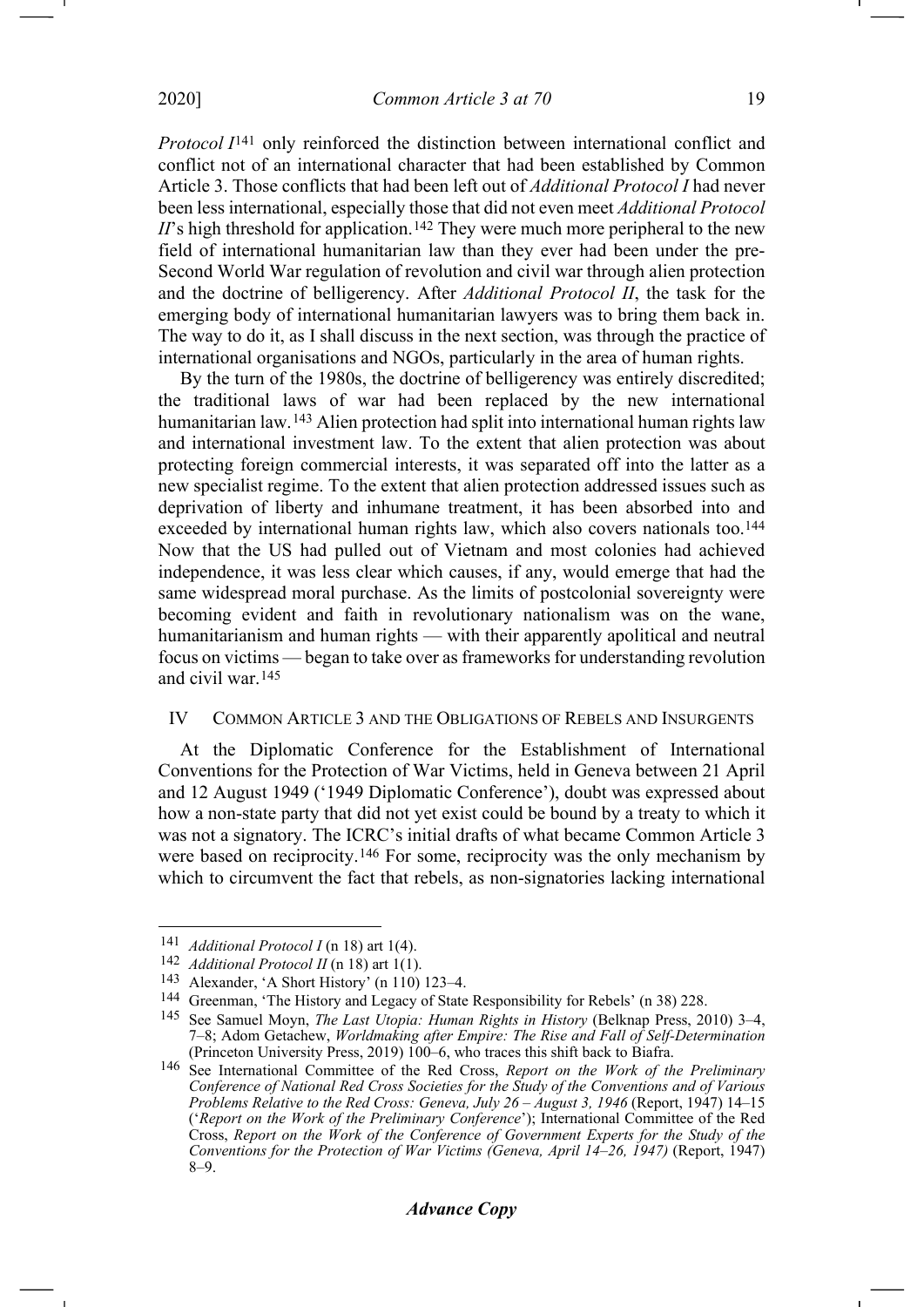<span id="page-19-1"></span><span id="page-19-0"></span>legal personality, could not be bound by the *Geneva Conventions*.[147](#page-19-2) In the end, the draft conventions approved at the  $17<sup>th</sup>$  International Red Cross Conference convened in Stockholm in 1948 ('*Stockholm Drafts*')[148](#page-19-3) — which became the basis for discussion at the 1949 Diplomatic Conference — included a reciprocity clause in the draft third and fourth Conventions but not in the first and second.[149](#page-19-4) The Greek delegate explained that this was because it was not considered appropriate in matters of a purely humanitarian nature, such as the treatment of the wounded and sick, for one party's obligations to depend on the observance of the same by the other party, whereas prisoners of war were a different matter.<sup>[150](#page-19-5)</sup> The ICRC had already abandoned reciprocity by this point. It argued that the 'minimum satisfaction of humanitarian demands, apart from any question of reciprocity', remained the same in civil war as in international conflict and that a reciprocity clause may 'completely stultify' Common Article 3's application since '[o]ne of the parties to the conflict could always assert, as would be all too easy in a war of this nature, that the adversary was not observing such and such a provision of the Convention'.[151](#page-19-6)

The relevant provisions of the *Stockholm Drafts* provided, primarily, that 'each of the Parties to the conflict' or 'each of the adversaries' were bound to apply the provisions of the *Geneva Conventions* in situations of armed conflict not of an international character in the territory of the one of the contracting parties[.152](#page-19-7) During the debates at the 1949 Diplomatic Conference, some states objected to the 'each Party to the conflict' wording,<sup>[153](#page-19-8)</sup> on the basis that the non-state party could not be bound by a convention to which it was not a signatory.[154](#page-19-9) In contrast, the French delegation argued that Common Article 3 would bind rebels on the basis of the obligation on each state party to ensure respect for the Conventions in all circumstances under Common Article 1.[155](#page-19-10) The delegate from Monaco explained:

<span id="page-19-11"></span>[T]he rebels might be regarded as already bound by the Convention … because the Contracting Parties undertake not only to respect them, but to ensure respect for them, an article providing for their dissemination among the population through

<span id="page-19-2"></span><sup>147</sup> See, for example, the comments of the US, Swiss and Swedish delegations in International Committee of the Red Cross, *XVIIe Conférence Internationale de la Croix-Rouge (Stockholm, Août 1948): Commission juridique* [17th International Conference of the Red Cross (Stockholm, August 1948): Legal Committee] (Meeting Minutes, 1949) 55, 56 ('*Minutes of the 1948 Red Cross Conference*').

<span id="page-19-3"></span><sup>148</sup> International Committee of the Red Cross, *Revised and New Draft Conventions for the Protection of War Victims: Texts Approved and Amended by the XVIIth International Red Cross Conference* (1948) ('*Stockholm Drafts*').

<span id="page-19-4"></span><sup>149</sup> Ibid 51–2, 114. Cf at 9–10, 32.

<span id="page-19-5"></span><sup>150</sup> He did not mention civilians: *Minutes of the 1948 Red Cross Conference* ([n 147\)](#page-19-0) 38–9.

<span id="page-19-6"></span><sup>151</sup> International Committee of the Red Cross, *Revised and New Draft Conventions for the Protection of War Victims: Remarks and Proposals Submitted by the International Committee of the Red Cross* (1949) 36–8.

<span id="page-19-7"></span><sup>152</sup> *Stockholm Drafts* (n [148\)](#page-19-1) 9–10, 32, 51–2, 114.

<span id="page-19-8"></span><sup>153</sup> At the 1949 Diplomatic Conference, after the *Stockholm Draft* wording was rejected early on, the First Working Party, set up to redraft the provisions, dropped the 'each of the adversaries' wording. See *Final Record of the Diplomatic Conference of Geneva of 1949* (Federal Political Department, 1949) vol 2 section B, 77 ('*Final Record of the 1949 Diplomatic Conference*').

<span id="page-19-9"></span><sup>154</sup> Ibid vol 2 section B, 83, 90, 93–4, 99.

<span id="page-19-10"></span><sup>155</sup> Ibid vol 2 section B, 84.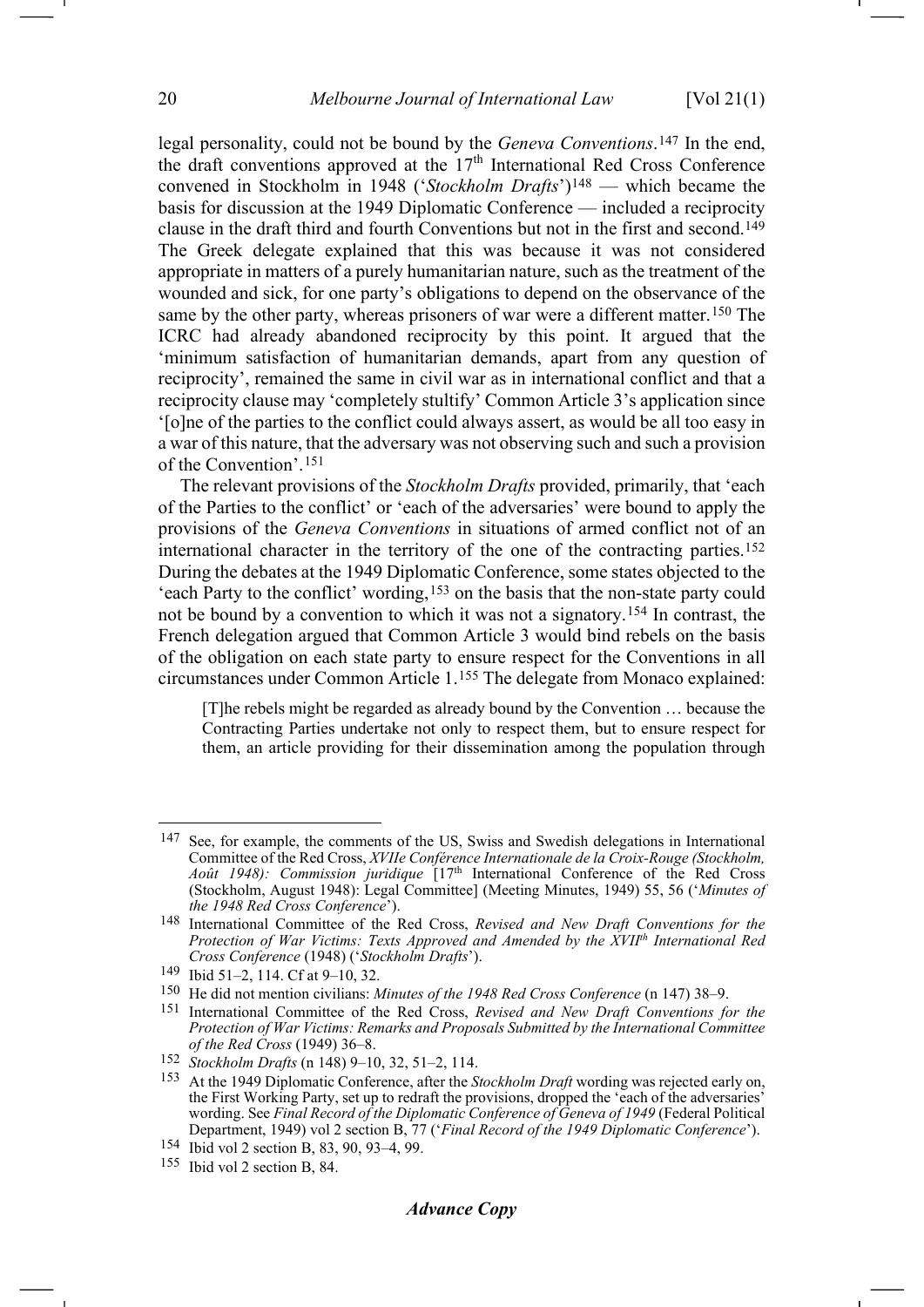instruction. Therefore, the rebels are a part of the population in revolt of the Contracting State.[156](#page-20-1)

The Greek delegate added two further reasons. First, that the *Geneva Conventions* were 'law making Conventions … which should be applicable not only on behalf of or against the Contracting Parties, but also in circumstances which were analogous to those governed by the said Conventions'.<sup>[157](#page-20-2)</sup> Second, that rebels would be bound by the obligations of the state of which they were nationals and, presuming that their home state was a signatory, they would thus be bound by the Conventions.[158](#page-20-3) In the end, the final text refers to 'each Party to the conflict' being bound,<sup>[159](#page-20-4)</sup> although now not by the entire Conventions but by some core humanitarian principles. According to Frédéric Siordet of the ICRC, there was 'a clear majority who considered that both parties should be bound in case of domestic conflict'.[160](#page-20-5)

Nevertheless, some delegations remained unconvinced. The Swiss delegate described Common Article 3 as a 'code of the obligations assumed by the *Contracting States* in the event of non-international conflicts'.[161](#page-20-6) The delegate from Burma objected forcefully:

<span id="page-20-0"></span>[R]eciprocity … [is an] insoluble difficulty … The adverse party should, in all reason and sense of justice, be made to comply with the unqualified provisions laid down for the observance of the High Contracting Party … [T]he text … proposed an impossible condition: to bind down a non-contracting party … [T]he Article says that 'each Party to the conflict shall be bound to apply' etc. May I ask how it is proposed to bind the rebels? … In Article 2, the application of the Conventions in conflicts of an international character, the High Contracting Party has to apply the provisions only when a non-signatory party accepts and complies with its provisions. In this Article in a conflict not of an international character — in the dealings with insurgents — the High Contracting Party is bound to apply the provisions whether the insurgents accept and observe them or not.<sup>[162](#page-20-7)</sup>

Its drafting history would suggest that Common Article 3, rather than representing the foundations of a consensus regarding the imposition of obligations on rebels, confirms Philip Allott's famous assertion that '[a] treaty is a disagreement reduced to writing'.[163](#page-20-8) As Siordet noted in 1950, '[d]oubt has been repeatedly expressed … that Article 3 could be binding on a rebel party that is not yet in existence'.[164](#page-20-9)

<span id="page-20-1"></span><sup>156</sup> Ibid vol 2 section B, 79.

<span id="page-20-2"></span><sup>157</sup> Ibid vol 2 section B, 94. 158 Ibid.

<span id="page-20-4"></span><span id="page-20-3"></span><sup>159</sup> *Geneva Convention I* (n [1\)](#page-1-0) art 3.

<span id="page-20-5"></span><sup>160</sup> Siordet, 'The Geneva Conventions and Civil War (Concluded)' (n [5\)](#page-1-13) 212.

<span id="page-20-6"></span><sup>161</sup> *Final Record of the 1949 Diplomatic Conference* (n [153\)](#page-19-11) vol 2 section B, 336 (emphasis added).

<span id="page-20-7"></span><sup>162</sup> Ibid vol 2 section B, 328–9. According to Giovanni Mantilla, this was because of an insurrection at home: Giovanni Mantilla, 'Forum Isolation: Social Opprobrium and the Origins of the International Law of Internal Conflict' (2018) 72(2) *International Organization*  317, 338–9.

<span id="page-20-8"></span><sup>163</sup> Philip Allott, 'The Concept of International Law' (1999) 10(1) *European Journal of International Law* 31, 43. On Common Article 3 as a compromise text, see Mantilla (n [162\)](#page-20-0).

<span id="page-20-9"></span><sup>164</sup> Siordet, 'The Geneva Conventions and Civil War (Concluded)' (n [5\)](#page-1-13) 216.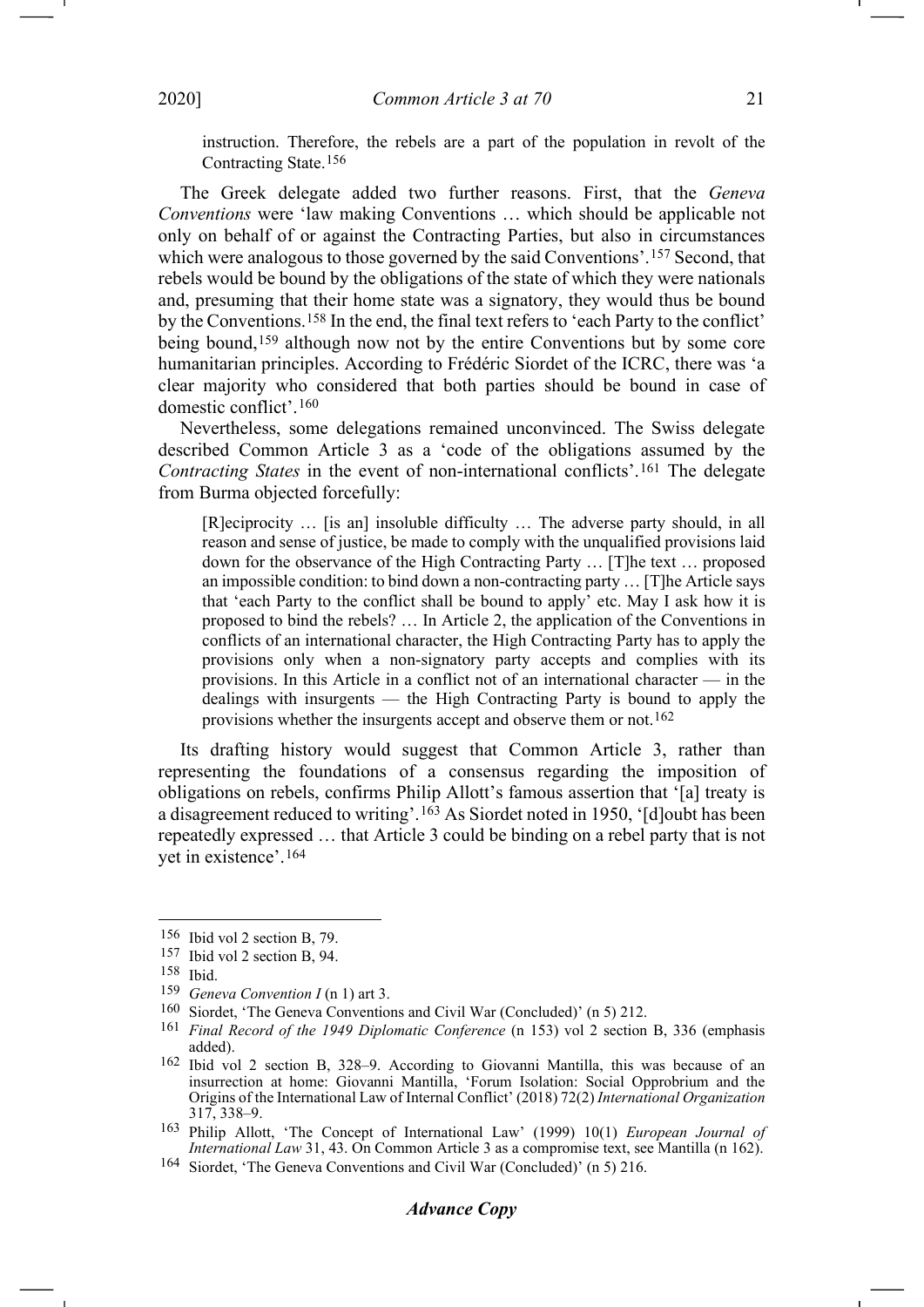<span id="page-21-10"></span>Despite dissent,<sup>[165](#page-21-0)</sup> that Common Article 3 nevertheless bound rebels did not cause too much controversy in the decades that followed, even if the problem of *how* was never satisfactorily resolved. For some, the proposition that Common Article 3 imposed obligations on rebels with its reference to the 'parties to the conflict' was 'too obvious to require any other explanation'.[166](#page-21-1) A number of theories circulated as to how Common Article 3 bound rebels, on top of those discussed at the 1949 Diplomatic Conference. The ICRC commentaries to the *Geneva Conventions* posited that 'if the responsible authority at their head exercises effective sovereignty, [the insurgent party] is bound by the very fact that it claims to represent the country, or part of the country'.[167](#page-21-2) Others argued that rebels were bound as a result of the principle of effectiveness;[168](#page-21-3) that '[w]hen individuals group themselves in a particular way so that they become a party to an internal conflict, then they are given collectively a sufficient legal personality to enable them to be subject to obligations';[169](#page-21-4) or that Common Article 3 restated existing international law.[170](#page-21-5) None of these theories managed to resolve the issue definitively, however, and indeed, they continue to be argued about.<sup>[171](#page-21-6)</sup>

So why were the obligations of rebels under Common Article 3 nevertheless relatively uncontroversial? I argue that this was because imposing obligations on rebels was not an important goal of Common Article 3 at that time.[172](#page-21-7) Rather, Common Article 3 was aimed at protecting civilians under occupation; its promoters had the acts of the Nazis in mind.[173](#page-21-8) Thus, it was *state* conduct that was the concern.[174](#page-21-9) In any event, it was envisioned that rebel groups would not deny their obligations under Common Article 3 on the basis of legal technicalities. Even

<span id="page-21-5"></span> $\frac{170}{171}$  Greenspan (n [114\)](#page-14-8) 623.

# *Advance Copy*

<span id="page-21-0"></span><sup>&</sup>lt;sup>165</sup> See, eg, Raymund T Yingling and Robert W Ginnane, 'The Geneva Conventions of 1949' (1952) 46(3) *American Journal of International Law* 393, 396; Joyce Gutteridge, 'The Geneva Conventions of 1949' (1949) 26 *British Year Book of International Law* 294, 300–1, referring to parties to the Conventions rather than to the conflict; Lord McNair, *The Law of Treaties* (Clarendon Press, 1961) 676, suggesting that Common Article 3 might only bind insurgents where there was a recognition of belligerency; Arnold Fraleigh, 'The Algerian Revolution as a Case Study in International Law' in Richard A Falk (ed), *The International Law of Civil War* (Johns Hopkins Press, 1971) 179, 194.

<span id="page-21-1"></span><sup>166</sup> Siotis (n [112\)](#page-14-6) 217 [tr author]. Erik Castrén noted that 'some writers are content to state only that humanitarian principles should be observed although the parties may be completely without legal status': Castrén (n [109\)](#page-13-10) 86-7.

<span id="page-21-2"></span><sup>167</sup> Pictet, *The Geneva Conventions* (n [104\)](#page-13-12) vol 1, 51.

<span id="page-21-3"></span><sup>168</sup> Pinto (n [126\)](#page-16-7) 528.

<span id="page-21-4"></span><sup>169</sup> GIAD Draper, *The Red Cross Conventions* (Stevens & Sons, 1958) 17.

<span id="page-21-6"></span>See, eg, Sandesh Sivakumaran, 'Binding Armed Opposition Groups' (2006) 55(2) *International and Comparative Law Quarterly* 369; Daragh Murray, 'How International Humanitarian Law Treaties Bind Non-State Armed Groups' (2015) 20(1) *Journal of Conflict and Security Law* 101; Annyssa Bellal and Ezequiel Heffes, '"Yes, I Do": Binding Armed Non-State Actors to IHL and Human Rights Norms through Their Consent' (2018) 12(1) *Human Rights and International Legal Discourse* 120.<br><sup>172</sup> Cf *Final Record of the 1949 Diplomatic Conference* (n 153) vol 2 section B, 94 (Greece).

<span id="page-21-7"></span>

<span id="page-21-8"></span><sup>&</sup>lt;sup>173</sup> See, eg, Pictet, *The Geneva Conventions* (n [104\)](#page-13-12) vol 1, 54. See also *Geneva Conventions Analysis* (n [2\)](#page-1-1) vol 2, 6, in which the ICRC refers to 'blood … shed in another war'.

<span id="page-21-9"></span><sup>174</sup> See, eg, Fabian Klose, 'The Colonial Testing Ground: The International Committee of the Red Cross and the Violent End of Empire' (2011) 2(1) *Humanity* 107, 107, citing International Committee of the Red Cross, *La Croix-Rouge s'élève contre la torture et l'abus des actes de violence* [The Red Cross Rises against the Torture and the Abuse of Acts of Violence] (Memorandum, Archives du Comité International da la Croix-Rouge, B AG 202 000–003.07, October 1962), expressing concern about the use of torture to fight 'terrorism' in the context of decolonisation.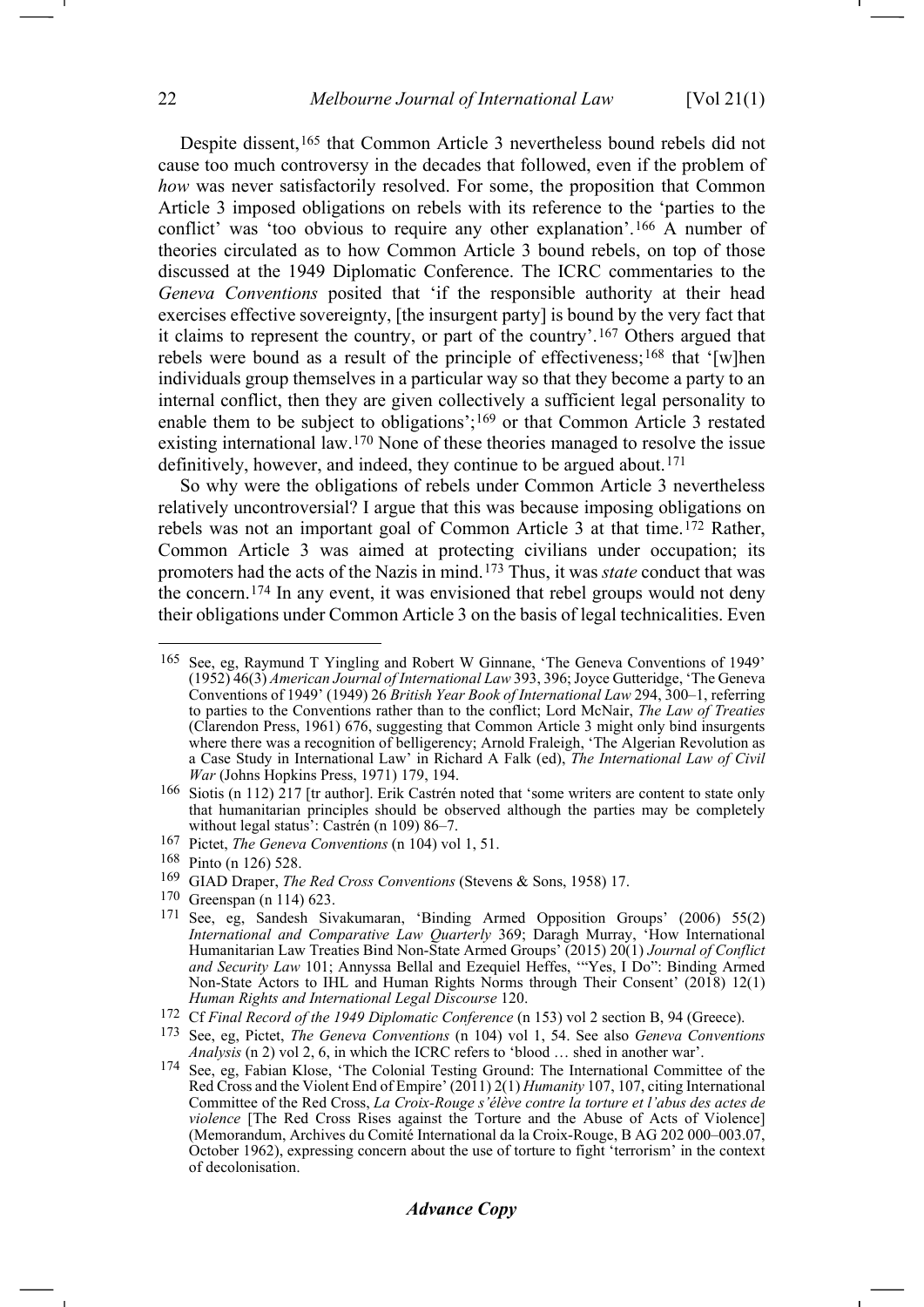if Common Article 3 was not strictly legally binding on rebels, this was not perceived as an important problem. As the ICRC's commentaries to the Conventions put it: 'If an insurgent party applies Article 3, so much the better for the victims of the conflict. No one will complain. If it does not apply it, it will prove that those who regard its actions as mere acts of anarchy or brigandage are right.'[175](#page-22-1)

<span id="page-22-0"></span>The events of the Algerian War appeared to bear out this approach. In Algeria, it was the FLN that wanted Common Article 3 to apply to the Algerian conflict and sought a special agreement with France regarding the broader application of the *Geneva Conventions*.[176](#page-22-2) The Provisional Government of the Algerian Republic even acceded to the Conventions in 1960.[177](#page-22-3) As I noted above, this was not only about seeking protection for their combatants but also about legitimising their cause in the eyes of the world, just as it was predicted rebels would behave.[178](#page-22-4) Meanwhile, the French government initially tried to deny that it was bound by Common Article 3 in Algeria (although France eventually implicitly accepted its application).[179](#page-22-5) At the same time, the main concern was the French use of torture, rather than the conduct of the rebels.[180](#page-22-6)

However, in 1965, the Viet Cong denied that the *Geneva Conventions* applied to it, declaring itself 'not bound by the international treaties to which others beside itself subscribed'.[181](#page-22-7) This scenario, which had not been anticipated, had now become a reality.[182](#page-22-8) Gradually, the question of Common Article 3's imposition of obligations on rebels became more controversial. As Katharine Fortin has argued, 'the idea that armed groups can be bound by treaty law was more controversial in the 1970s, than at the end of the 1940s when the *Geneva Conventions* were drafted'.[183](#page-22-9) Doubts were repeatedly expressed about the possibility of binding

<span id="page-22-10"></span><span id="page-22-1"></span><sup>175</sup> Pictet, *The Geneva Conventions* (n [104\)](#page-13-12) vol 1, 52. In its report following the Preliminary Conference in 1946, the ICRC also made a similar statement: *Report on the Work of the Preliminary Conference* (n [146\)](#page-18-6) 15. See also *Geneva Conventions Analysis* (n [2\)](#page-1-1) vol 2, 7.

<span id="page-22-2"></span><sup>176</sup> *White Paper* (n [120\)](#page-15-3) 15–18; Bedjaoui (n [112\)](#page-14-6) 211–17.

<span id="page-22-3"></span><sup>177</sup> Bedjaoui (n [112\)](#page-14-6) 189.

<span id="page-22-4"></span><sup>178</sup> See above n [123](#page-15-14) and accompanying text.

<span id="page-22-5"></span><sup>179</sup> Bedjaoui (n [112\)](#page-14-6) 212–13; *White Paper* (n [120\)](#page-15-3) 10–14, 19–22; Françoise Perret and François Bugnion, 'Between Insurgents and Government: The International Committee of the Red Cross's Action in the Algerian War (1954–1962)' (2011) 93(883) *International Review of the Red Cross* 707, 714. Britain did the same during conflicts in Cyprus in 1955 and Kenya in 1957: Rosalyn Higgins, 'International Law and Civil Conflict' in Evan Luard (ed), *The International Regulation of Civil Wars* (Thames and Hudson, 1972) 169, 183.

<span id="page-22-6"></span><sup>180</sup> For an overview and further references, see Alexander, 'International Humanitarian Law' (n [121\)](#page-15-2) 38–40; Fraleigh (n [165\)](#page-21-10) 199–201. In 1960, an ICRC report detailing French torture was leaked to the press and its findings were published in *Le Monde*. See Luis Lema, 'Torture en Algérie: le rapport qui allait tout changer', *Le Temps* (Geneva, 19 August 2005), reproduced in 'Torture in Algeria: The Report That was to Change Everything', *International Committee of the Red Cross* (Web Page) <https://www.icrc.org/en/doc/resources/documents<br>/article/other/algeria-history-190805.htm>, archived at <https://perma.cc/7B25-NJAH>.

<span id="page-22-7"></span><sup>&</sup>lt;sup>181</sup> International Committee of the Red Cross, 'External Activities' (1965) 5(57) *International Review of the Red Cross* 634, 636. Although it did say that it would treat prisoners humanely and collect and care for the wounded.

<span id="page-22-8"></span><sup>182</sup> See above [n 175](#page-22-0) and accompanying text.

<span id="page-22-9"></span><sup>183</sup> Katharine Fortin, *The Accountability of Armed Groups under Human Rights Law* (Oxford University Press, 2017) 181.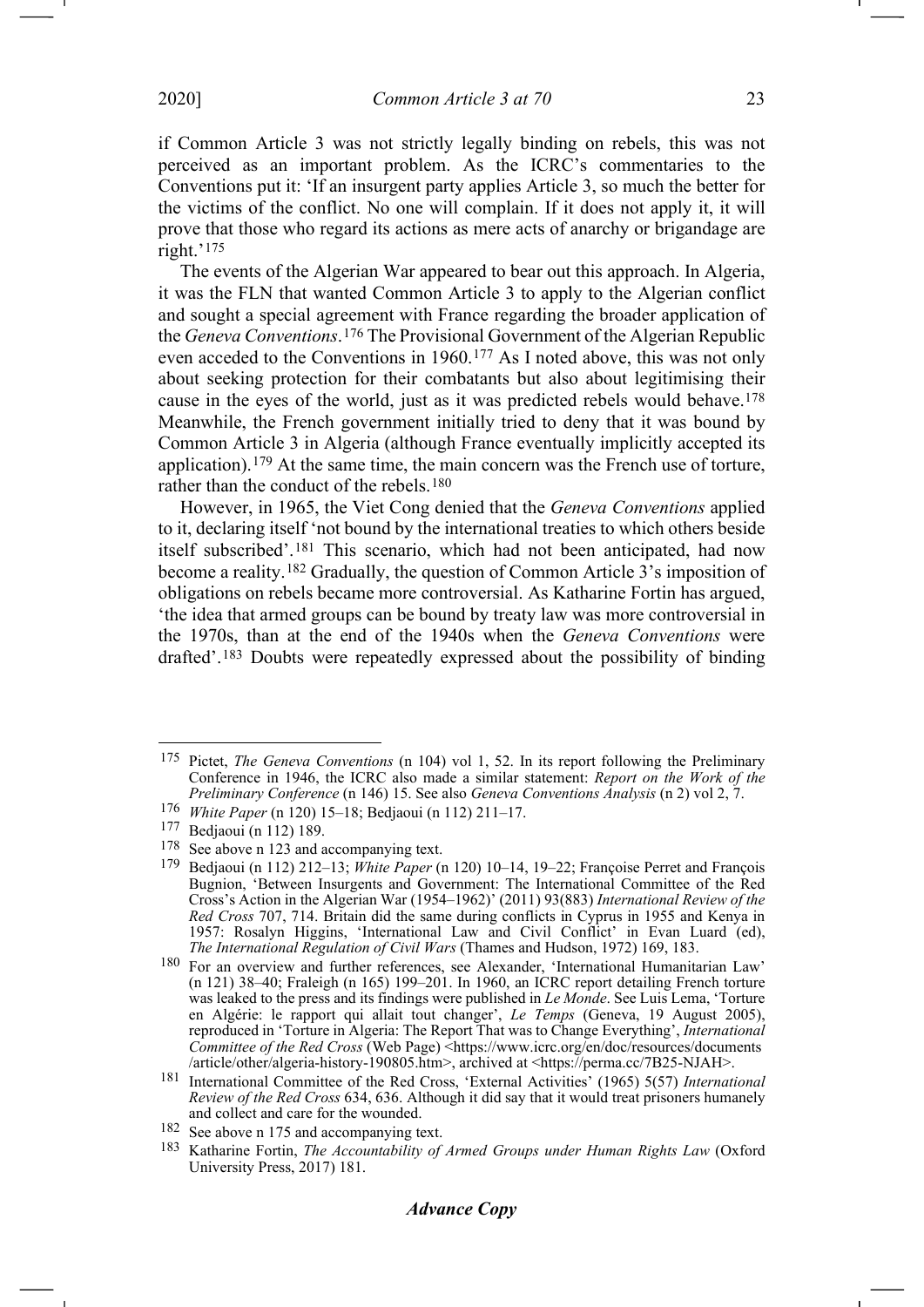<span id="page-23-0"></span>rebels by treaty at the Conference of Government Experts and at the 1974–77 Diplomatic Conference.[184](#page-23-1)

The original draft version of *Additional Protocol II* proposed by the ICRC imposed obligations on the 'parties to the conflict' as per Common Article 3 and contained an article providing that '[t]he rights and duties of the parties to the conflict under the present Protocol are equally valid for all of them'.[185](#page-23-2) The ICRC explained:

The experts several times voiced their concern that the insurgent party might only be lightly bound by the Protocol, and the view was expressed that it would be desirable to make an attempt to strengthen its obligations. In this regard, the present draft follows a technique similar to the one adopted in common Article 3: an engagement entered into by the State is not only binding upon the government but also upon the constituted authorities and the private individuals who are on the national territory, upon whom certain obligations are thus imposed …[186](#page-23-3)

In the end, however, this provision was deleted, as were all references to the parties to the conflict; the obligations in *Additional Protocol II* are expressed in the passive voice, silent as to who bears them. This takes us back to the concern of the decolonised states regarding *Additional Protocol II*.[187](#page-23-4) Those states objected to the explicit imposition of international legal obligations on rebels on the basis that it would put the rebels on an equal footing with governments and legitimise and encourage rebellion.<sup>[188](#page-23-5)</sup> The 'remarkable' agreement<sup>[189](#page-23-6)</sup> that was reached in 1949 could not be repeated in 1977.

However, at the beginning of the 1980s, human rights groups began monitoring rebel compliance with international humanitarian law, particularly in the context of Central America. Americas Watch, for example — now part of Human Rights Watch — was, according to its official history, 'founded in 1981 while bloody civil wars engulfed Central America. Relying on extensive on-the-ground fact-finding, Americas Watch … applied international humanitarian law to

<span id="page-23-1"></span><sup>184</sup> At least not without an agreement between the parties or a reciprocity condition: see *Report on the Work of the Conference* (n [132\)](#page-17-9) 34 [100], 35 [117], 36 [126], 37 [142]; International Committee of the Red Cross, *Conference of Government Experts on the Reaffirmation and Development of International Humanitarian Law Applicable in Armed Conflicts: Second Session 3 May–3 June 1972: Report on the Work of the Conference* (Report, 1972) vol 1, 67 [2.46], 96 [2.324], 111 [2.448], 124 [2.563]. See further the comments of the delegates from Sudan, Colombia and Zaire in *Official Records of the Diplomatic Conference on the Reaffirmation and Development of International Humanitarian Law Applicable in Armed Conflicts: Geneva (1974–1977)* (Federal Political Department, 1978) vol 7, 72, 79, 104 ('*Official Records*').

<span id="page-23-2"></span><sup>185</sup> *Official Records* (n [184\)](#page-23-0) vol 1, pt 3, 34 (art 5).

<span id="page-23-3"></span><sup>186</sup> International Committee of the Red Cross, *Draft Additional Protocols to the Geneva Conventions of August 12, 1949: Commentary* (1973) 135.

<span id="page-23-4"></span><sup>187</sup> See above n[n 137–](#page-17-10)39 and accompanying text.

<span id="page-23-5"></span><sup>188</sup> See, eg, the comments of the delegates from India, Iraq, Sudan, Syria and Zaire in *Official Records* (n [184\)](#page-23-0) vol 7, 104 (Zaire), 201 (Sudan), 203 (India), 219–20 (Zaire); vol 8, 335 (India), 352 (Iraq), 421 (Syria), 426 (Iraq); vol 9, 235 (Iraq), 241 (Iraq). India also expressed concern about imposing obligations on rebels who did not have the capacity to fulfil them: at vol 8, 309.

<span id="page-23-6"></span><sup>189</sup> See above n [11](#page-2-14) and accompanying text.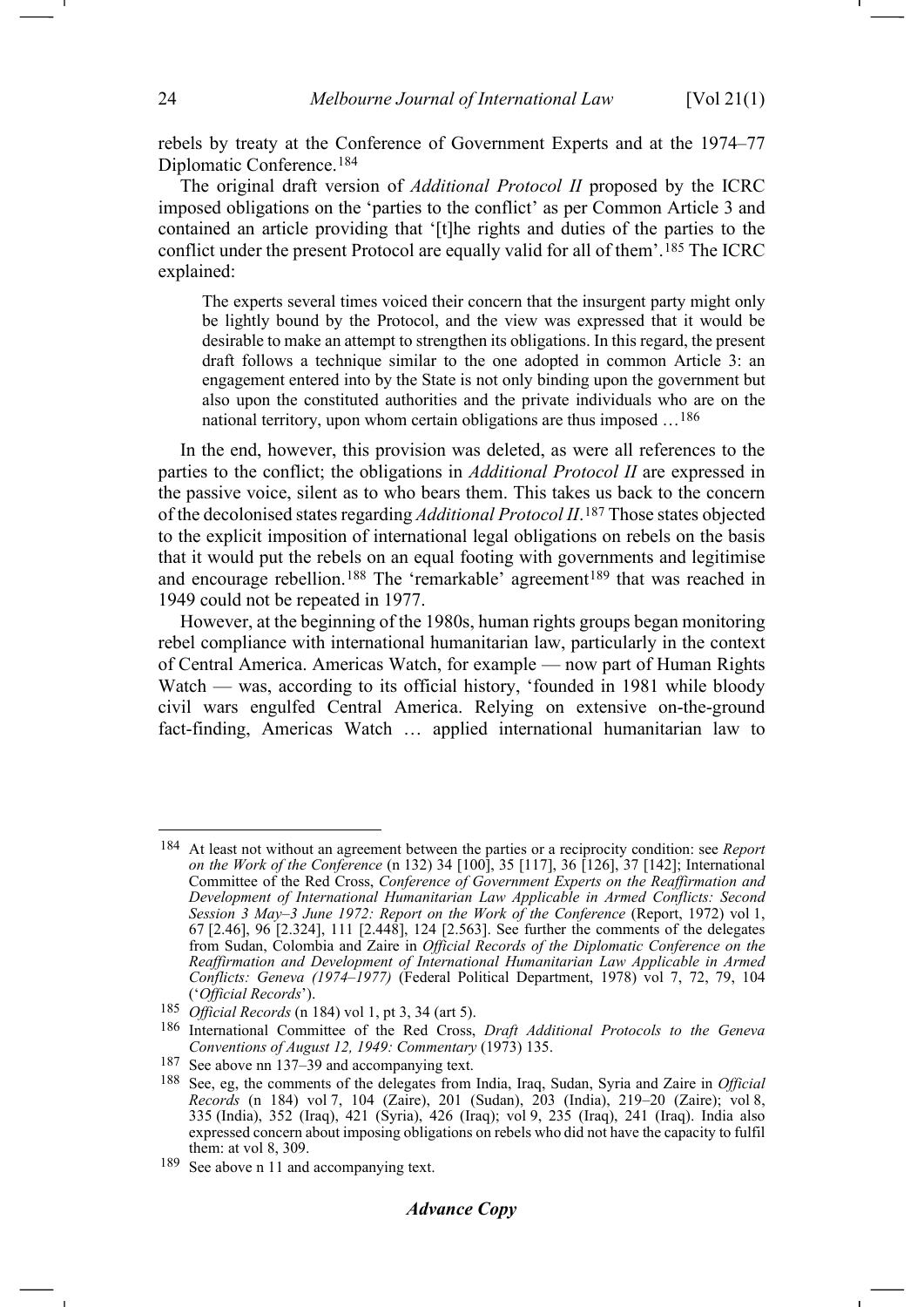investigate and expose war crimes by rebel groups.['190](#page-24-1) Throughout the 1980s, Americas Watch published numerous reports detailing rebels' responsibility for civilian casualties and assessing their conduct of hostilities in conflicts in, among others, Colombia, El Salvador, Guatemala, Nicaragua and Peru.[191](#page-24-2) In 1990, the Commission on Human Rights requested its monitoring mechanisms 'to pay particular attention to the activities of irregular armed groups' in their reports,<sup>192</sup> while around the same time, the Inter-American Commission on Human Rights ('IACHR') also started to consider the conduct of rebels in its annual and countryspecific reports.[193](#page-24-4) The United Nations Security Council too began to engage with rebels, calling on them to comply with international humanitarian and human rights law[194](#page-24-5) and even applying sanctions for non-compliance.[195](#page-24-6) From these beginnings in the 1980s and early 1990s, a vast body of practice has emerged.[196](#page-24-7)

<span id="page-24-1"></span><span id="page-24-0"></span><sup>190</sup> 'Our History', *Human Rights Watch* (Web Page) <https://www.hrw.org/our-history>, archived at <https://perma.cc/2R5T-6MKW>. The ICRC, while important, has always been more secretive about its work. Another important actor, the Geneva Call, was founded in 2000: 'Mission', *Geneva Call* (Web Page) <https://www.genevacall.org/mission/>, archived

<span id="page-24-2"></span>at <https://perma.cc/53KN-XYAC>. 191 For full references to Americas Watch's reports and an overview of its work in respect of El Salvador and Nicaragua, see Robert Kogod Goldman, 'International Humanitarian Law: Americas Watch's Experience in Monitoring Internal Armed Conflicts' (1993) 9(1) *American University International Law Review* 49, 49–50, 88–93.

<span id="page-24-3"></span><sup>192</sup> Commission on Human Rights, *Consequences of Acts of Violence Committed by Irregular Armed Groups and Drug Traffickers for the Enjoyment of Human Rights*, ESC Res 1990/75, UN ESCOR, 54<sup>th</sup> mtg, UN Docs E/1990/22 and E/CN.4/1990/94 (7 March 1990) para 2.

<span id="page-24-4"></span><sup>193</sup> See, eg, Organization of American States, Inter-American Commission on Human Rights, *Annual Report of the Inter-American Commission on Human Rights 1990–1991*, Doc No OEA/Ser.L/V/II.79.rev.1 Doc.12, 22 February 1991, ch V s II; Organization of American States, Inter-American Commission on Human Rights, *Report on the Situation of Human Rights in Peru*, Doc No OEA/Ser.L/V/II.83 Doc.31, 12 March 1993, [108]–[109]. The politics were quite different here than at the 1974–77 Diplomatic Conferences. States were concerned that the reporting system was biased against them, so they asked the IACHR to report on non-state conduct too: Christina M Cerna, 'The History of the Inter-American System's Jurisprudence as Regards Situations of Armed Conflict' (2011) 2(1) *Journal of International Humanitarian Legal Studies* 3, 17.

<span id="page-24-5"></span><sup>&</sup>lt;sup>194</sup> The first time that the UNSC called on rebels to comply with international humanitarian law was in SC Res 788, UN SCOR, 3138<sup>th</sup> mtg, UN Doc S/RES/788 (19 November 1992) para 5, regarding the conflict in Liberia. This was followed by SC Res  $\overline{7}94$ , UN SCOR,  $3145^{\text{th}}$  mtg, UN Doc S/RES/794 (3 December 1992) para 4, in respect of Somalia, and SC Res 804, UN SCOR, 3168th mtg, UN Doc S/RES/804 (29 January 1993) para 10, regarding Angola. Regarding human rights, see Jessica S Burniske, Naz K Modirzadeh and Dustin A Lewis, *Armed Non-State Actors and International Human Rights Law: An Analysis of the Practice of the UN Security Council and UN General Assembly* (Briefing Report, June 2017) annex II.A, annex II.B.

<span id="page-24-6"></span><sup>&</sup>lt;sup>195</sup> The UNSC applied sanctions against the National Union for the Total Independence of Angola ('UNITA') in Angola under its Chapter VII powers: SC Res 864, UN SCOR, 3277<sup>th</sup> mtg, UN Doc S/RES/864 (15 September 1993).

<span id="page-24-7"></span><sup>196</sup> For overviews of aspects of such practice, see, eg, PH Kooijmans, 'The Security Council and Non-State Entities as Parties to Conflicts' in Karel Wellens (ed), *International Law: Theory and Practice* (Martinus Nijhoff Publishers, 1998) 333; Aristotle Constantinides, 'Human Rights Obligations and Accountability of Armed Opposition Groups: The Practice of the UN Security Council' (2010) 4(1) *Human Rights and International Legal Discourse* 89; Olivier Bangerter, 'The ICRC and Non-State Armed Groups' in Geneva Call, *Exploring Criteria & Conditions for Engaging Armed Non-State Actors to Respect Humanitarian Law & Human Rights Law: Conference Report — Geneva, 4–5 June 2007* (Report, November 2008) 74; Pascal Bongard and Jonathan Somer, 'Monitoring Armed Non-State Actor Compliance with Humanitarian Norms: A Look at International Mechanisms and the Geneva Call *Deed of Commitment*' (2011) 93(883) *International Review of the Red Cross* 673; Burniske, Modirzadeh and Lewis (n [194\)](#page-24-0).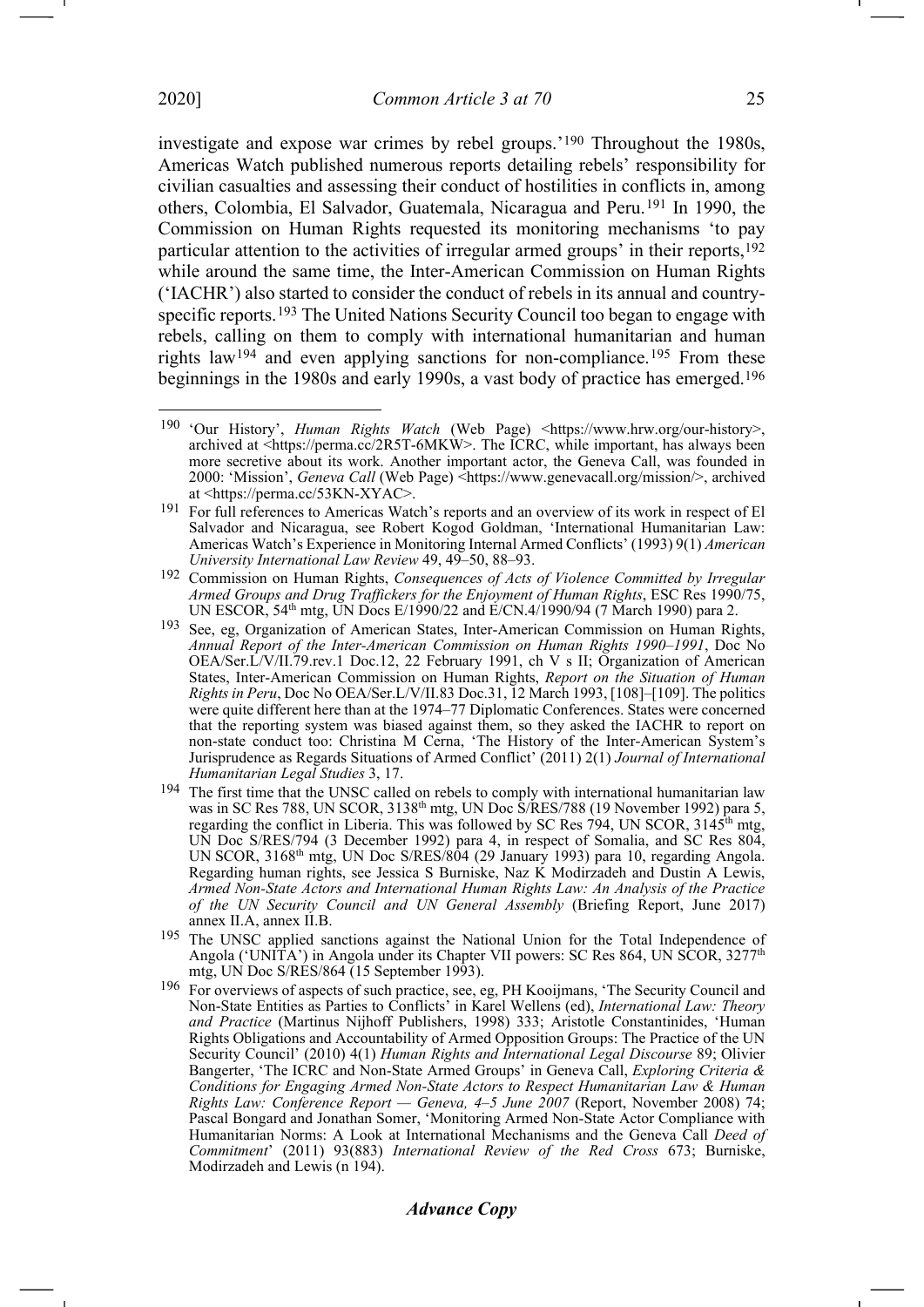A field of scholarship on rebels and their obligations, compliance and accountability followed,  $197$  and continues to expand.<sup>[198](#page-25-1)</sup> As Andrew Clapham argued in 2014:

[T]he need to address the international obligations of these groups [armed non-state actors] has become self-evident, especially for those involved in humanitarian protection work. The legal landscape is being reshaped by the recent practices of some parts of the United Nations and certain non-governmental organizations […199](#page-25-2)

So, while Common Article 3 can be seen as the origin of the imposition of humanitarian obligations on rebels, it was not until much later that this was taken up, driven by the practice of international organisations and NGOs, particularly in the area of human rights. It was this practice that brought rebels — and indeed revolution and civil war — back into international law to the extent that they had been marginalised after the *Additional Protocols*. Now, however, they were framed in a different form than they had been until the early 1970s. They were a humanitarian problem for individuals, rather than a commercial problem or a problem of intervention or recognition for third states. At the same time, and somewhat under the radar, international investment law has continued to protect commercial interests against revolution and civil war, one of the effects of fragmentation.[200](#page-25-3)

#### V CONCLUSION

Common Article 3 was not revolutionary or heretical merely because it applied international law to civil war and revolution or imposed international obligations on rebels. The law of alien protection and the doctrine of belligerency already did this. It was certainly the first multilateral treaty to do so, but such a change in form is not, I argued, revolutionary or heretical in itself. What was groundbreaking about Common Article 3 was that it applied international law to civil war and revolution and imposed international obligations on rebels within a new framing of internal conflict as a humanitarian — rather than as a primarily commercial —

<span id="page-25-0"></span><sup>197</sup> See, eg, Antonio Cassese, 'The Status of Rebels under the 1977 Geneva Protocol on Non-International Armed Conflicts' (1981) 30(2) *International and Comparative Law Quarterly* 416; Nigel Rodley, 'Can Armed Opposition Groups Violate Human Rights?' in Kathleen E Mahoney and Paul Mahoney (eds), *Human Rights in the Twenty-First Century: A Global Challenge* (Martinus Nijhoff Publishers, 1993) 297; David Matas, 'Armed Opposition Groups' (1997) 24(3) *Manitoba Law Journal* 621; Liesbeth Zegveld, *Accountability of Armed Opposition Groups in International Law* (Cambridge University Press, 2002).

<span id="page-25-1"></span><sup>198</sup> For some of the most recent publications in this field, see, eg, Terry D Gill et al (eds), *Yearbook of International Humanitarian Law 2016* (Asser Press, 2016) pt 13; Fortin (n [183\)](#page-22-10); Tilman Rodenhäuser, *Organizing Rebellion: Non-State Armed Groups under International Humanitarian Law, Human Rights Law, and International Criminal Law* (Oxford University Press, 2018). For an overview of the literature pre-November 2016, see Ezequiel Heffes, 'Armed Opposition Groups', *Oxford Bibliographies* (Encyclopedia, 28 November 2016) <https://www.oxfordbibliographies.com/view/document/obo-9780199796953/obo-9780199 796953-0143.xml?rskey=wWK6S4&result=1&q=armed+opposition+groups#firstMatch>,

<span id="page-25-2"></span><sup>&</sup>lt;sup>199</sup> Andrew Clapham, 'Focusing on Armed Non-State Actors' in Andrew Clapham and Paola Gaeta (eds), *The Oxford Handbook of International Law in Armed Conflict* (Oxford University Press, 2014) 766, 766.

<span id="page-25-3"></span> $200$  See above n 115 and accompanying text. Regarding fragmentation, see Eyal Benvenisti and George W Downs, 'The Empire's New Clothes: Political Economy and the Fragmentation of International Law' (2007) 60(2) *Stanford Law Review* 595.